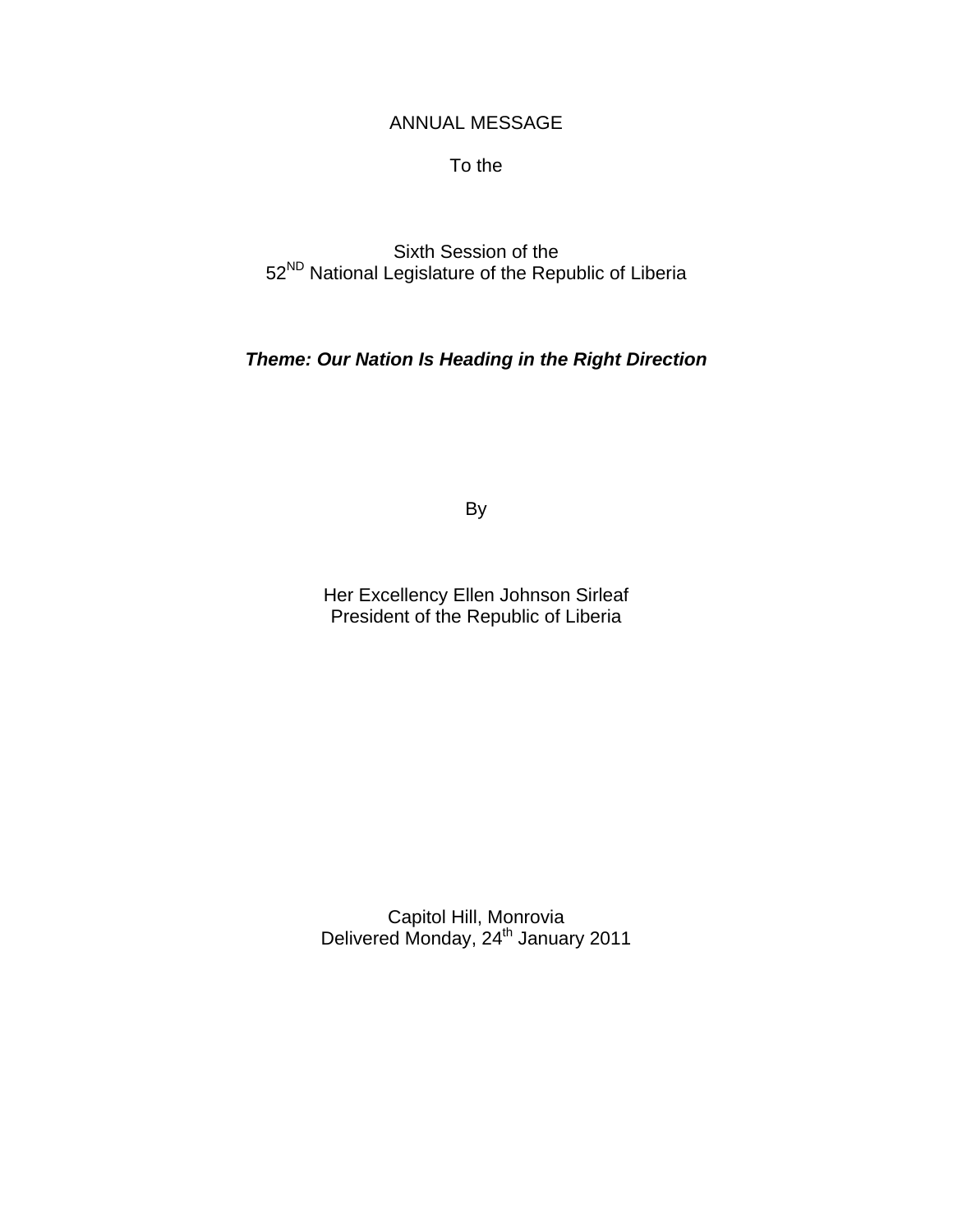Mr. Vice President and President of the Senate;

Mr. Speaker;

Mr. President Pro-Tempore;

Honorable Members of the Legislature;

Your Honor the Chief Justice and Associate Justices of the Supreme Court, and Members of the Judiciary;

The Dean and Members of the Cabinet and Other Government Officials;

Mr. Doyen, Excellencies and Members of the Diplomatic Corps;

Her Excellency, the Special Representative of the Secretary-General of the United Nations in Liberia;

Officers and Staff of the United Nations Mission in Liberia (UNMIL);

The Command Officer-in-Charge, Men and Women of the Armed Forces of Liberia  $(AFL)$ ;

Former President and Mrs. Moses Blah;

Former Officials of Government;

Former Chairman of the Interim Government of National Unity, Dr. Amos Sawyer;

Traditional Leaders, Chiefs and Elders;

Ambassador George Weah – thank you for coming – and Other Political and Business Leaders;

Officers and Members of the National Bar Association;

Labor and Trade Unions;

Youth and Student Organizations;

Civil Society Organizations; Members of the Press;

Distinguished Ladies and Gentlemen; Special Guests; Fellow Liberians:

# *INTRODUCTION*

When Presidents speak to this honorable body and the nation from this podium, they report on the long range of legislative and executive activities to date. We will meet the constitutional requirement in this regard. But this year's Message is special because these are not ordinary times for Liberia. We have an opportunity to look back not only at the last year, but also the last five years and remember where we have come from. And we have an opportunity to look forward, into the future, to where we are going and the challenges that we face. Our country stands at a crossroads, and together we must choose the right path.

Five years ago, we began a historic journey together, looking toward new shores, where peace, stability and a new culture would unite us as a nation. This was a journey filled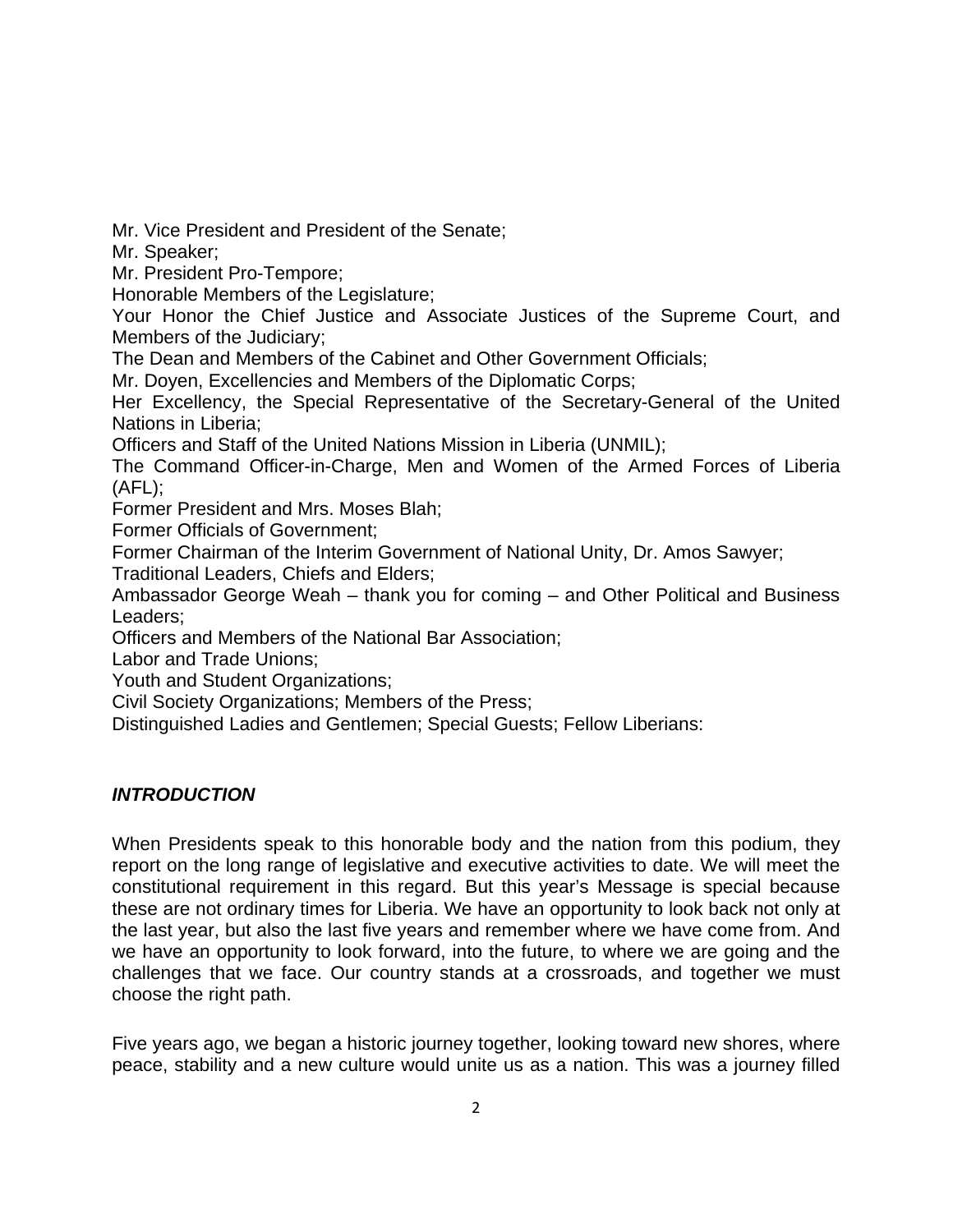with uncertainties, because for most Liberians who have lived through the past three decades and for those born during the years of war, hope had all but ceased to exist.

We knew that the problems we faced were immense, but inspired by the resilience of the people who elected us, we understood that to keep and deliver on the promise to them, we had to be diligent. We understood that we had to answer three fundamental questions: First, how do we quickly rebuild to make the dream of opportunity a reality for all Liberians who are willing to work for it? Second, how do we meet the challenges our country faces together, as one Liberia? And, third, how do we preserve our peace as we move into the future?

Given our recent history, most Liberians did not expect to have much to celebrate in the year 2011. Our people had been battered and oppressed for so long that they started to slip into the deepest form of cynicism and despair. The nation was gripped by economic distress, social decline, and political disarray. As I took the oath of office, I had no doubt of the immensity of the problems facing us.

I found my inspiration and my strength in the resilience of the people of Liberia, those who never gave up, those who toiled in every possible way to keep this nation going and those who fought every day for peace, justice and a fair society. When we walked into office, just deciding what to prioritize was a test of its own: schools, salaries, health care centers, roads, jobs, you name it. It was all lacking. There was no time to pick and choose. The people had been waiting for any glimmer of hope for so long! We were aware of the expectations trap, which leads to disappointment and resentment. So we had to move quickly on all fronts.

I knew from Day One – in fact long before I got into office – that the first and most crucial issue was to allow Liberians to have freedom, a chance to think freely and act freely and feel that this nation, born out of the great dream of freedom and opportunity for all, could now start to fulfill its promises. This nation of 163 years had lacked a few fundamentals that were enshrined in the founding documents: a land of personal freedom, equal opportunity and a government that cares for its entire people, not just a few, but all of us.

Throughout my political life, whatever I have done, whatever I have written, whatever I have said has always been an attempt to be part of the processes of change, in the pursuit of the noble goals that led to the creation of Liberia.

In today's Annual Message, I will highlight where our Government met the country in 2006, how far we have brought it today, and what remains to be done to build the future we have all sought for so long.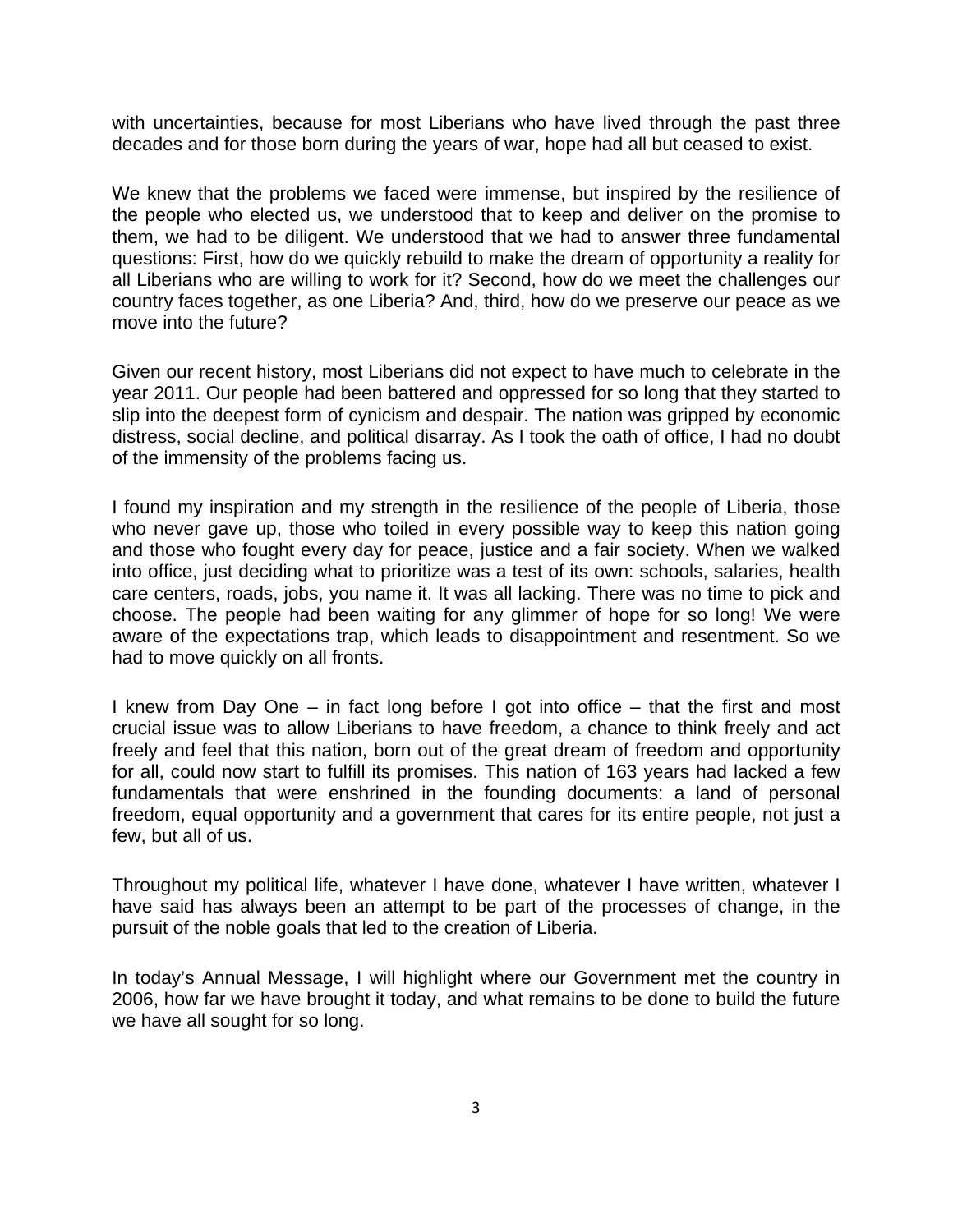We have come a long way already. There is no doubt that we have reached this far in our national renewal because of the resilience, patience, and understanding of the ordinary Liberian citizen. Without you, it would have been impossible to make such great strides in so short a time. But the job is not finished. The future now requires our attention, our continued focus and our unity. If we choose the right path together, we can make our great country prosperous once again.

It is therefore my profound honor to perform this duty for the sixth time. And so, in reverence towards Almighty God by whose Providence we are guided, and in memory of the departed leaders and citizens who are no longer with us, please join me in a moment of silence.

# *LEGISLATIVE AGENDA*

**Mr. Speaker, Mr. President Pro-Tem, Honorable Members of the Legislature:**  Consistent with our total commitment to the tenets of democracy, we have enhanced the separation of powers, breaking away from the past when every other branch of government was a rubber stamp for the Executive Mansion. The strength of our democratic process will be measured by the independence of the Legislature and the Judiciary.

I want to express our gratitude to your august body for enacting into law 30 pieces of legislation that were important in meeting our development goals under the Poverty Reduction Strategy (PRS).

My office submitted 25 pieces of legislation to this honorable body; 14 were passed into law during its Fifth Session and 11 are in deliberations in Committee Rooms. Five legislative instruments submitted to this honorable body in previous years were also enacted into law during the Fifth Session. If anyone says you don't work, I can correct them! However, there is more to come and we expect more from you, because the people of Liberia expect so much from us all.

During the year under review, our Administration issued six Executive Orders in the interests of the public or to meet emergencies which could not await the lengthy legislative process to run its course. These included Orders to suspend road and equipment tariffs, an amnesty on tax arrears, and bringing back a total ban on firearms.

**Honorable Members of the Legislature,** we appreciate your continuous support and seek your usual cooperation for the enactment or ratification of draft legislation still pending before you. These include the Code of Conduct for Public Servants, the Children Protection Bill, and the Africa Youth Charter.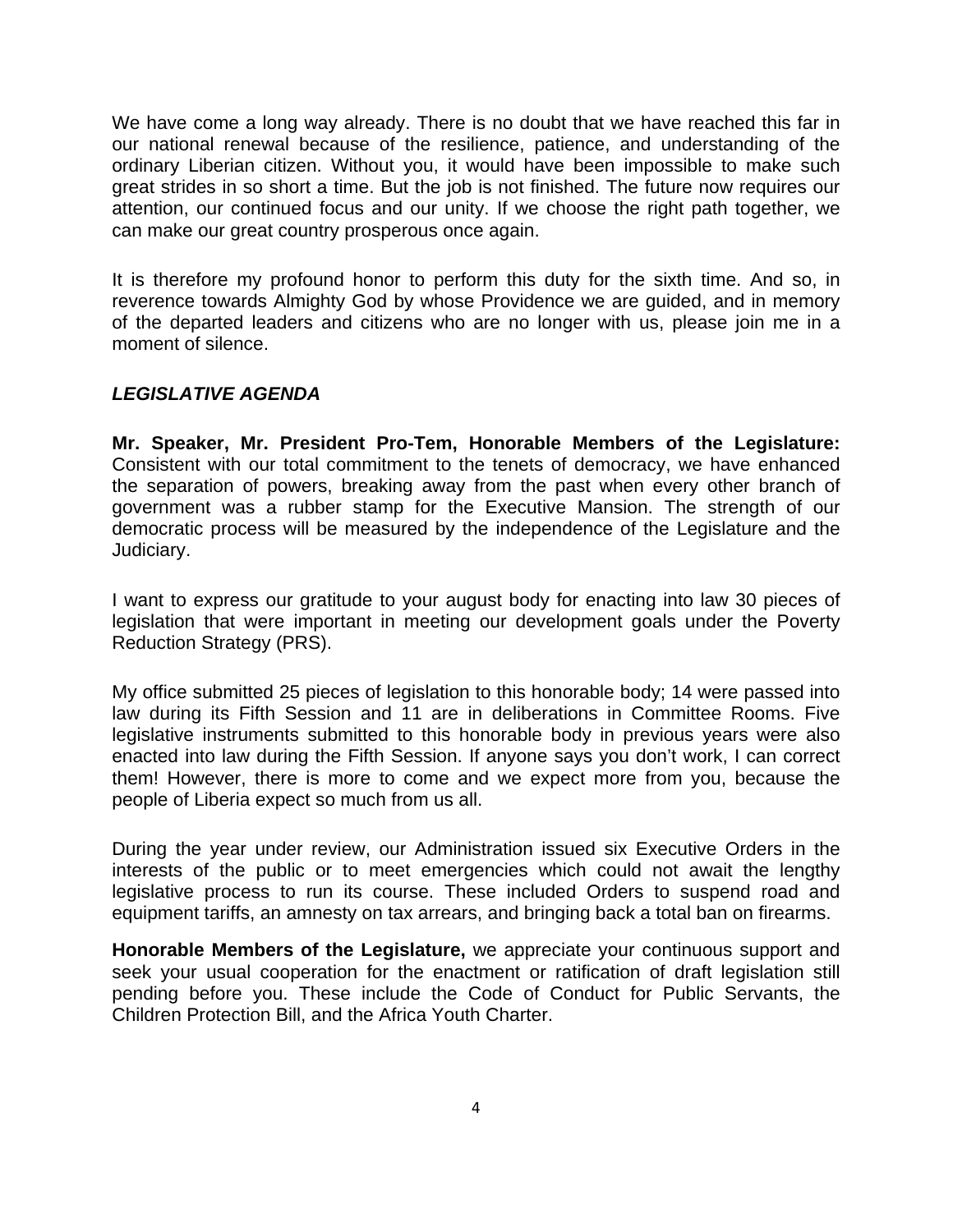As we enter the Sixth Session of the  $52<sup>nd</sup>$  Legislature and the final year of this Administration, I will submit to your honorable body several Acts intended to tackle some of our social, political and economic challenges. They are:

- The National Insurance Act:
- The National Insurance Commission Act:
- The revised Act providing for Retirement Pension for the elected officials and political appointees who have served their country;
- The Copyright Act of Liberia;
- The Industrial Property Act;
- The State-Owned Enterprises Act; and
- The Education Reform Act.

**Mr. Vice President and President of the Senate**, I want to use this formal setting to express my deepest gratitude for your loyalty, dedication, and unflinching commitment to the national cause and our common political agenda. Your partnership has made it easier to face the challenges of the task we jointly undertook five years ago. I know I can count on you for support in governing this nation, attracting investment and representing Liberia internationally. In the resolution of disputes I recall, in particular, your adept and skillful handing of the social tensions that surfaced in Lofa County in early 2010. You provide oversight and guidance in the agricultural sector and in matters relating to the disabled and, in general, as my dependable, dedicated lieutenant. This is why I have chosen you to continue to be by my side.

**Mr. Speaker and Mr. President Pro-Tempore**, you have brought renewed dignity and visionary leadership to this august body, as evidenced by the work of the Legislature in passing an unprecedented number of legislation that will improve the quality of life for our people, and in ratifying instruments that will continue to advance our national agenda and raise the profile of Liberia in this region and the world. We have accomplished much together in this regard.

# **Keeping the Promise for Stability**

**Mr. Vice President, Mr. Speaker, Mr. President Pro-Tempore, Honorable Legislators**: We have tried to keep the promise for stability. We took office five years ago, at the end of a brutal war and a very destructive period in our nation's history. The sources of the conflict were many and complex, but the consequences were visible everywhere. I will not attempt to describe the human despair, loss of lives, destruction and hopelessness that Liberia suffered.

Even though we knew that we could not solve all of Liberia's problems in three years or in six, we understood that we could lay the foundation for the rebirth of our nation out of the ashes of war and destruction. We campaigned with the promise of returning Liberia to a place of respect. Today I can declare that we have kept that promise. Liberia has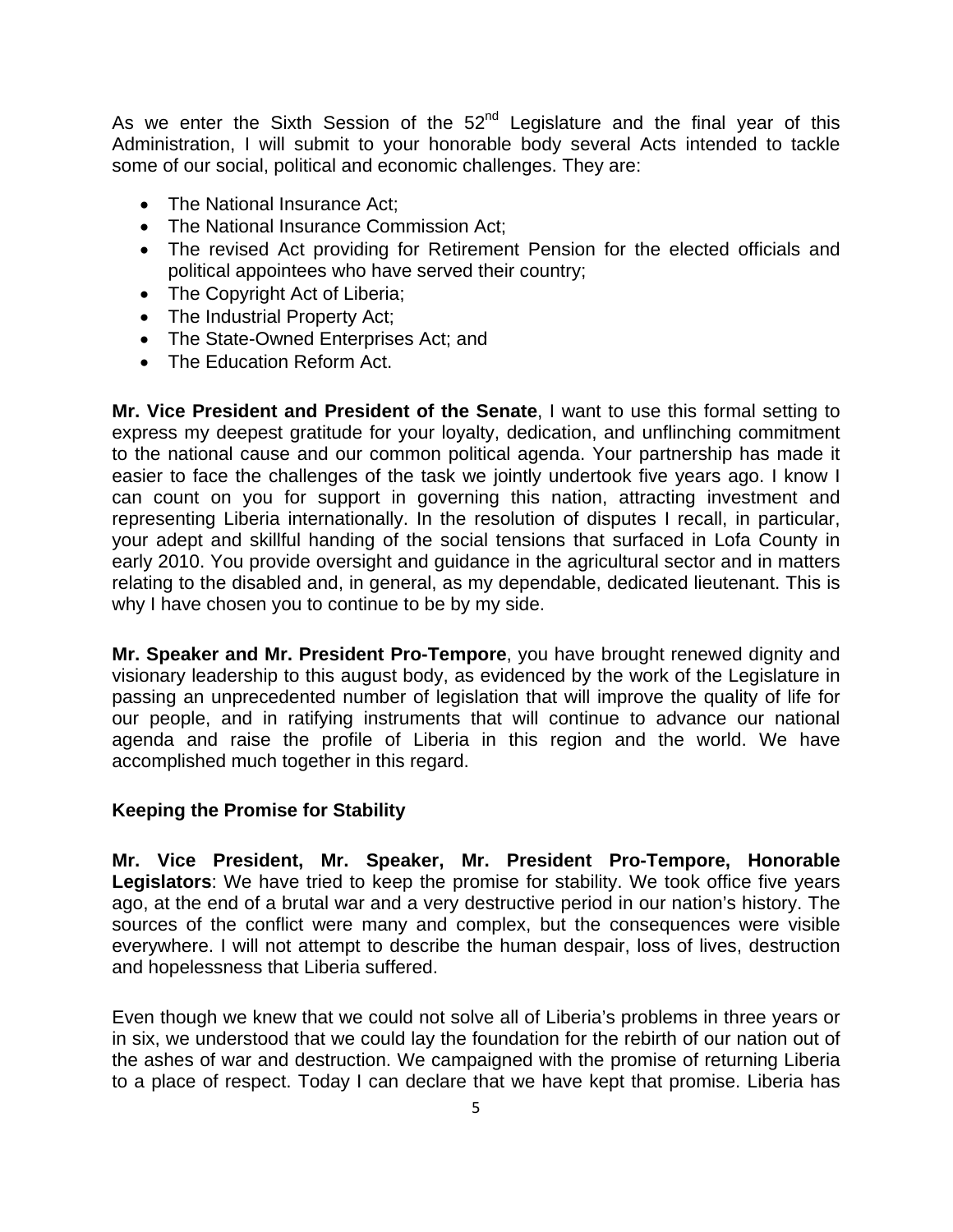regained its prestige and our country is cited as an international success story, a country that has reclaimed its status after complete collapse. Unlike the past, today you can present a Liberian passport anywhere in the world and be given a positive reaction.

Our greatest challenge went well beyond rebuilding broken bridges and shelled-out buildings. Those were essential, but our people needed to regain their confidence and sense of safety. Personal safety was a major issue for people to return home, either from refugee camps or displaced centers. Thus, our emphasis on creating a new, professional security apparatus was essential for the national recovery process.

We are grateful to the international community and the United Nations which, through its Mission in Liberia (UNMIL), have been guardians of our stability, giving us the space to develop domestic capacity to ensure our own peace and security.

We have taken this opportunity to rebuild our military, vetting and recruiting young men and women of moral integrity to form the backbone of our new Armed Forces of Liberia. We are proud and every Liberian should be proud of the new AFL. It is, by all standards, a professional army, with a corps of engineers, medics, social workers who can easily transition into the civilian world.

Today, the sight of an armed soldier or a soldier in uniform no longer strikes fear in the hearts of our citizens. Never again must our military be used to achieve political advantage.

Every AFL soldier and Non-Commissioned Officer today is at least a high school graduate. Every officer in the military, from First Lieutenant up, has a college degree. This is a novelty and we take pride in it. Character, integrity and performance are the criteria for promotion and leadership. In only five years, we have completely transformed the culture and outlook of our military.

On January 1, 2010, the United States Government transferred the responsibility for training, management and sustenance of the AFL to the Government of Liberia, a responsibility carried out with credibility, accountability and professionalism.

The process of transforming our military is far from complete. An army of 2,016 is inadequate to protect the length and breadth of this nation. Therefore, we will give our full support to plans to begin the process of recruiting to fill in the attrition rate within the AFL, as well as construct billets for both the Engineering Battalion and the Liberia Coast Guard. We will maintain the same stringent and merit-based standards. In keeping with budgetary appropriation, we will soon undertake the rehabilitation of a fourth Military Barracks at Camp Todee. We intend to improve the accommodation facilities for our military personnel and their dependants. Finally, we will complete the process to provide reasonable pension benefits for members of our Armed Forces who serve more than 15 years of active duty. At the end of the transformation process, we will appoint a Liberian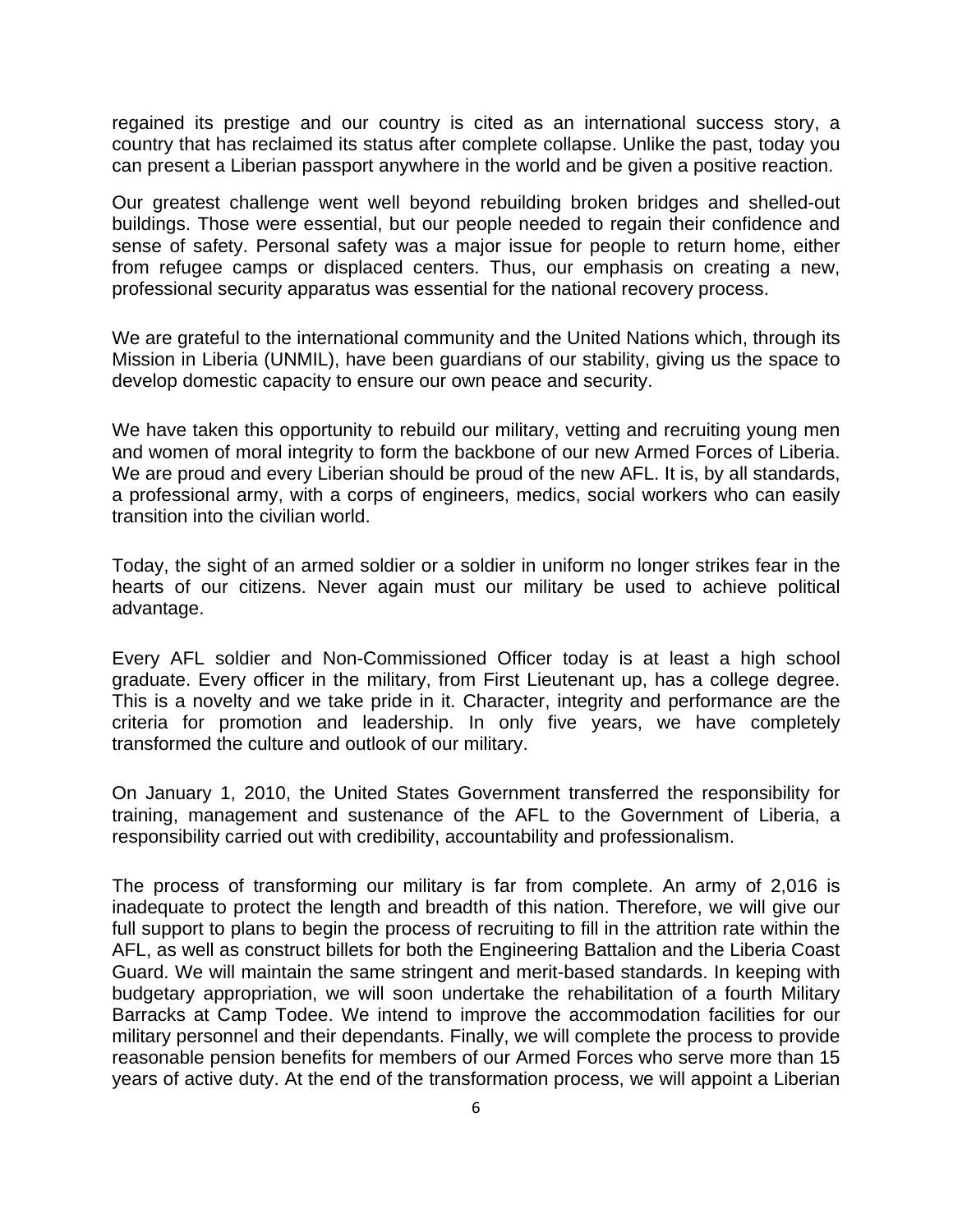as Chief of Staff of the AFL, a position currently held by General Suraj Abdurrahman of the Nigerian Army.

The new AFL is the most ethnically and gender balanced military force in our nation's history. I am very proud that our new army will look like Captain Geraldine Janet George, the first post-war female Captain in the restructured AFL. Captain George is here with us today. We salute all of our brothers and sisters who have answered a call to serve their country.

Another component of the defense of national sovereignty and individual liberty lies with the national police. There are some challenges in that corps that we have been tackling as they surface. Just a few years ago, there were human rights and civil society reports describing the police as "heavy-handed." We have tried to turn the page on such behavior, acting swiftly to discipline, disrobe and dismiss officers, recognizing that there is no place in the new Liberian society for such conduct. We have already begun to see the results of these incentives, training and discipline as more of our citizens apply for recruitment into police service.

The officers of our Emergency Response Unit (ERU) and the Police Support Unit (PSU) are the stars of the Liberia National Police (LNP). We continue to receive requests from communities across the country for their deployment to troubled areas.

As a reflection of the level of stability engendered by our police, the United States Government and the United Nations have indicated that Liberia is no longer a "danger post." Given our recent history, this level of success is impressive and is a signal of the positive changes that have occurred here since 2006. Monrovia can now boast of being as safe as any other capital in Africa. None of this happened by accident; it is the result of leadership, planning and allocating resources to law and order.

Similarly, the Bureau of Immigration and Naturalization (BIN) continues to be vigilant in carrying out its duties to ensure that aliens conform to government policies and international rules and regulations. They have been able to interdict certain people attempting to get into the country illegally and have been robust at the borders in trying to stop the illegal movement of goods and people across borders.

The National Fire Service (NFS) now has well-equipped vehicles and can respond to fires in Monrovia. The National Fire Service has saved lives and hundreds of thousands of dollars in property damage, and we are hoping to expand these services to other county capitals.

As you join me on February  $11<sup>th</sup>$ , Armed Forces Day, to celebrate the achievements of our men and women in the security sector, we must resolve to address their basic needs. It's not realistic to put our peace and safety in the hands of young men and women without providing them with adequate incentives and logistics. We will submit in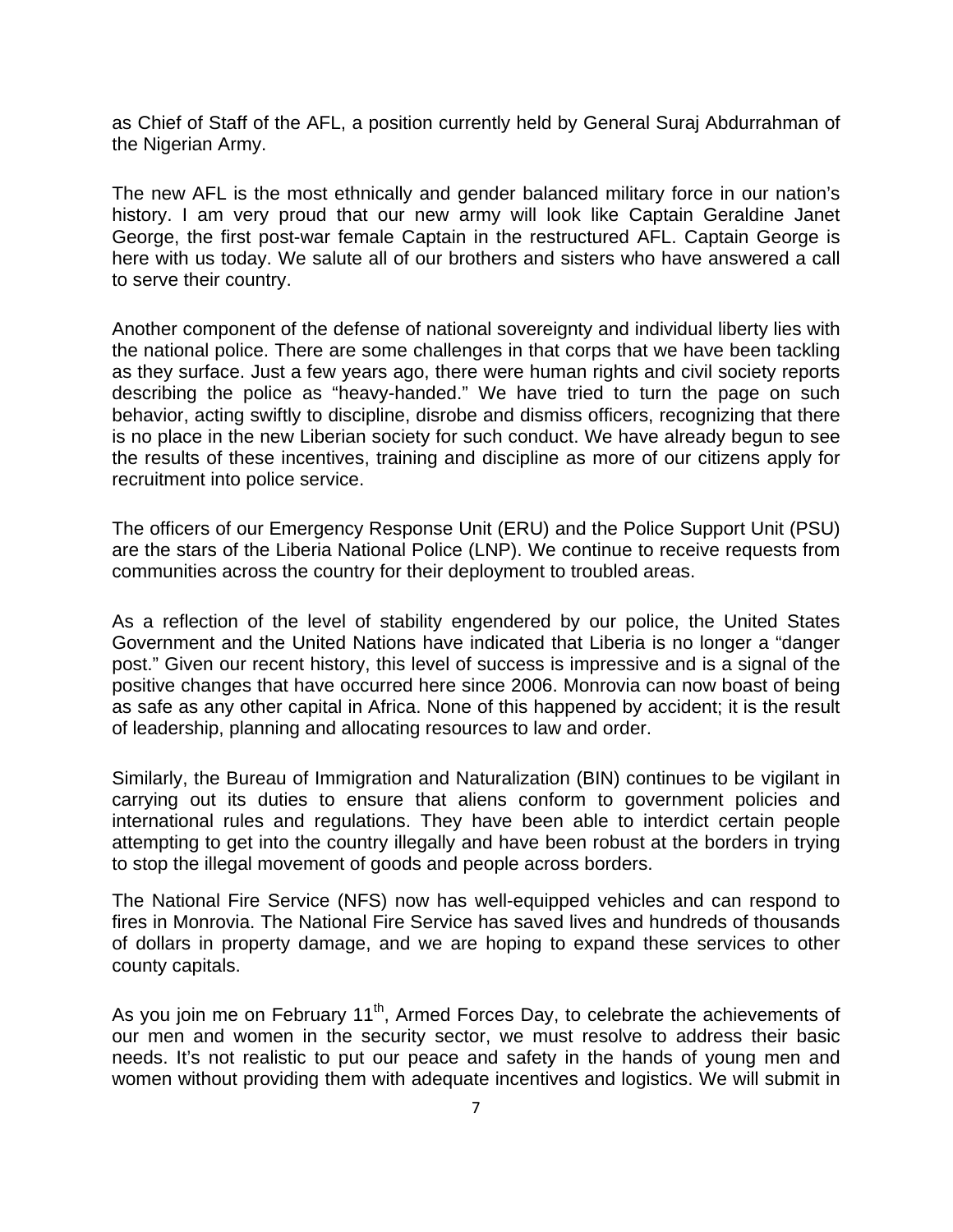our next budget funding to ensure that our men and women in the security sector are taken care of, as they make daily sacrifice to keep us safe.

### *THE ECONOMY*

**Honorable Members of the Legislature**, as our peace becomes permanent, our most important challenge is to create a society that empowers the people, to make Liberia a land of opportunity where hard work is rewarded. Our priority for the future is creating more jobs so that our people, especially our young people, can earn a living. Today, as I stand before you, we can say that all is on course.

We have created strong economic foundations, having experienced the strongest recovery in twenty years. During the year in review, real GDP grew by 6.3%, up from 4.6% in 2009. Since 2006, income per capita has risen by approximately one third. Taking this economic performance into account and the significant level of direct foreign investment that we have been able to secure, we can expect double-digit growth over the next five years. We are, fellow Liberians, by international standards, one of the twenty fastest growing economies in the world.

Five years ago, our national budget stood at \$80 million. Together, we have been able to increase that amount to US\$369 million, an impressive 400% increase. This is something to celebrate! The aggregate revenue over the last five calendar years is US\$1.03 billion. Conforming to our policy of a balanced budget, expenditures, on a cash basis, have been tightly controlled, an aggregated estimate of US\$1.018 billion over the five-year period. More importantly, we have this year restructured the budget so that capital or project expenditures are clearly categorized and now represent 10% of total budgetary appropriation. The resulting surplus from the excess of revenue over expenditures has provided the basis for supplemental budgets totaling over US\$15 million. We will be submitting a third supplemental budget for your consideration within the next four weeks, consistent with our agreed understanding that all surplus will be used exclusively for the development of economic infrastructure such as roads, bridges, power and ports*.* 

We have been able to increase civil servants salaries from US\$15 on average in 2006 to about US\$80 for the lowest grade. It is a manifestation of our strong desire to improve the delivery of government services to Liberians. We add here, with much modesty, that since 2006, we have been able to pay all eligible civil servants on time. And we never borrowed one penny from anywhere to meet our obligations to our people.

Our economic performance, due to prudent policies, has also led to the lowest inflation in thirty years. Five years ago, when we took office, inflation stood at 20%, when prices fluctuated almost on a daily basis. But today, we have managed to maintain inflation in single digits.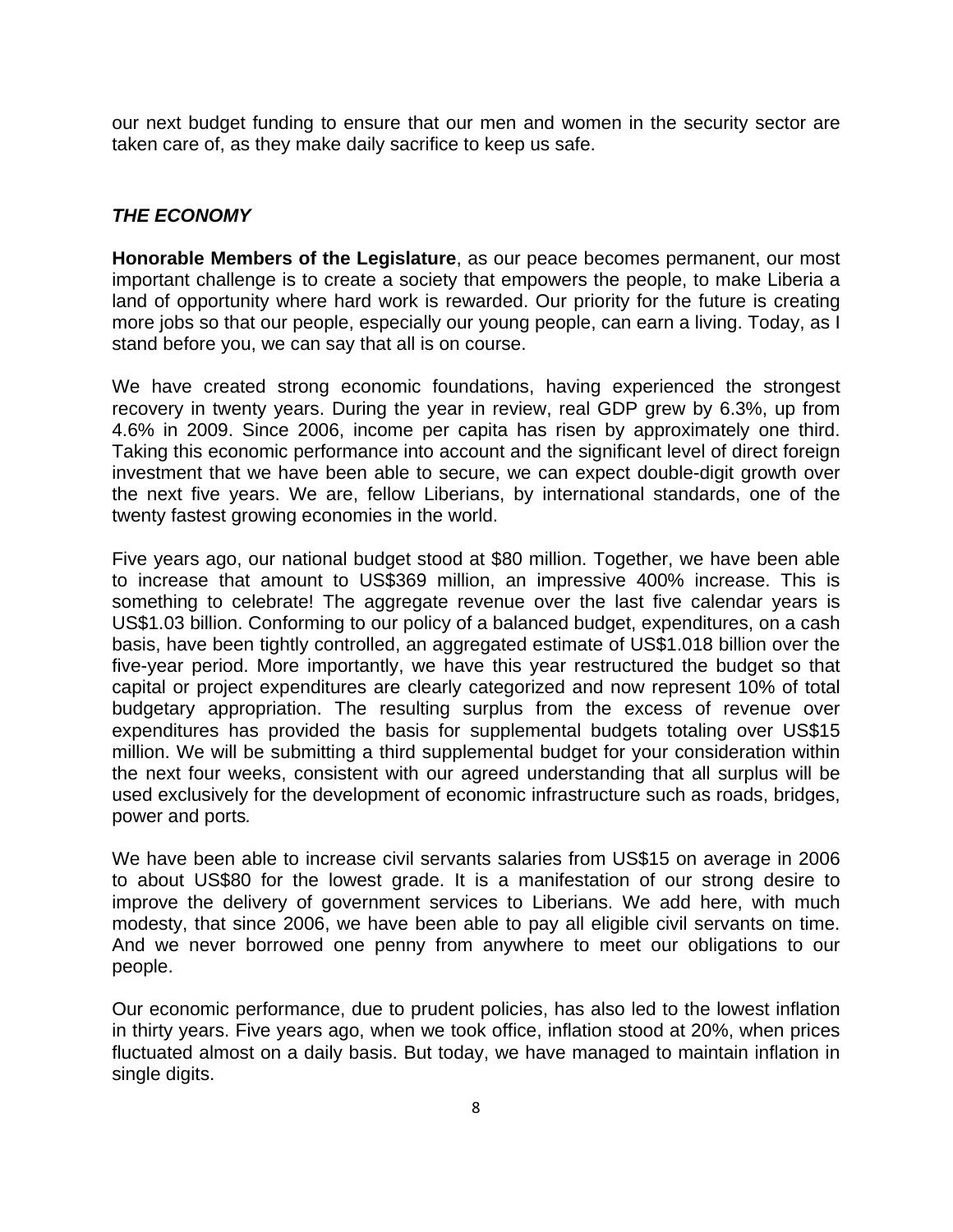As a result, we now feel confident enough to broaden the tax base, and take steps to reduce tax rates and simplify the tax structure. Starting this month, personal and corporate taxes have been reduced by nearly a third to 25%. We have reduced customs duties on select items by 50%. In practical terms, this means that if your take-home pay in December was L\$6,603, when you take pay, or have taken pay a couple of days, you will find a deposit of L\$7,029, representing a 7% increase. If you make L\$5,680, you will pay no taxes. It means that if you paid US\$5,122 last year in customs duty for a vehicle valued at US\$12,750, today you would pay only US\$2,325, representing a 54% reduction. I invite you to test it.

In essence, this new tax scheme is an increment of personal income for all, no matter what you do or where you work for a living. Therefore, Honorable Legislators, we can say that we have increased the income level of every person working who lives in Liberia!

**Mr. Speaker, Mr. President Pro-Tempore, Honorable Members of the Legislature,** we thank you for the transparent manner in which you have conducted the budgetary process, allowing full debate and reporting by the public at large. The people now know that the budget is their money and they know they have their say in how government spends the money. It may seem simple, but this is an important aspect of the democratic process. These public debates, and your ability to review the budget, have earned us good governance ratings in our country.

**Honorable Legislators**, the performance of our Central Bank in exceeding all of the HIPC targets for sound reserve management has been instrumental in our economic growth. In 2006, the reserves of the Central Bank were a mere US\$5 million. Today they stand at US\$293 million. Let me repeat this again: five years ago, the Central Bank had US\$5 million in reserve, and today, it has US\$293 million. A big thank you, Mr. Governor, to you and your staff.

But one huge step stands above all others: our freedom from debt. In 1989, our external debt stood at US\$1.3 billion; 1999, ten years later, it had doubled to US\$2.6 billion, almost five times our entire national income, on account of interests and penalties and commercial debt arising from questionable transactions. By 2009, we were faced with a staggering US\$4.9 billion debt. This was more than seven times our national income and almost 20 times what we received as aid from the international community.

Today we are virtually debt free. This success was achieved in a world record period of three years. We have won back our reputation, we have regained our financial independence and we will use that new freedom to speed up development. With this burden of debt lifted, we can spend the money saved on improving the lives of our citizens.

### *INVESTMENTS*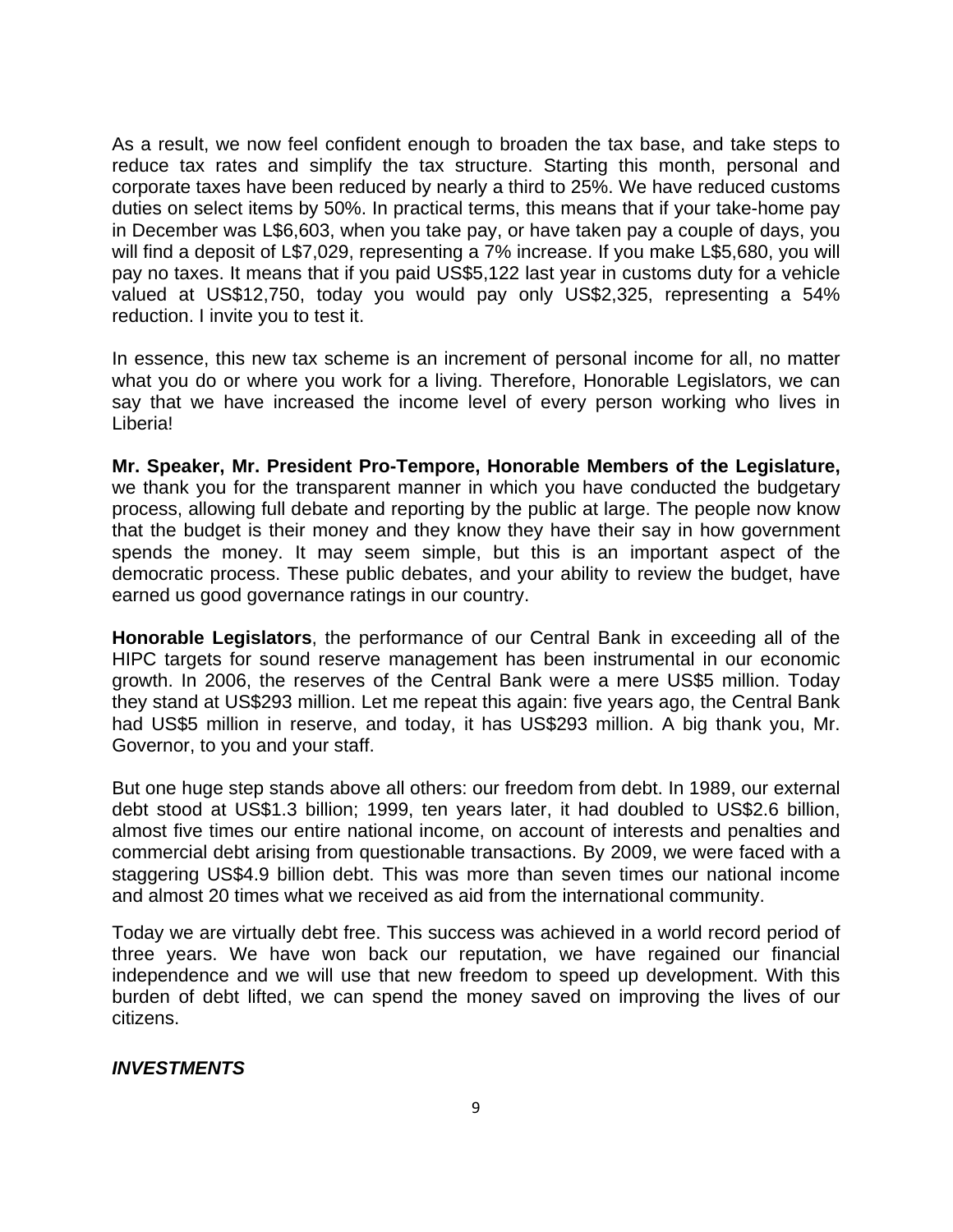What does all this economic reform mean? We are not doing it for its own sake, but to create an economy where Liberians can get ahead. This means more jobs, and jobs require business and investment.

Over the past five years, we have attracted more than US\$16 billion of investment in every possible field of industry and trade. Through the vigorous work of the National Investment Commission, and their counterparts in the Ministries of Finance, Planning and Economic Affairs, Justice and others, Liberia has become more visible in the international marketplace.

Our foreign investors are hiring and training Liberians, and working with Liberian businesses to meet their local needs. They are creating jobs and improving infrastructure across the country. We are proud of how we have attracted and spread investment among the 15 counties. As these investments start coming on-stream, Liberians will see with their own eyes the jobs, schools and clinics that arrive with them. With every investment we have insisted that each company meet a certain degree of social responsibility. We have asked investors to provide social services, in the areas of health, education, infrastructure development such as roads and even ports, in the communities where they operate. They are all doing so and we intend to hold them accountable to this.

Last year we focused on an essential facility for investment – the Freeport of Monrovia. Over 95% of goods pass through this gateway to the nation's economy. Today the wharf is in a precarious state, but will be rebuilt through a concession agreement to renovate and reconstruct it and modernize its operations within the next three years. The Freeport of Monrovia is only one hub of our port system. We are poised to work on the country's other three ports, in Buchanan, Greenville and Harper, which are essential to serving our whole population, particularly during the rainy season. This will bring trade and jobs to our people in Grand Bassa, Sinoe and Maryland Counties in the coming years.

In the energy sector, we anticipate oil exploration off our coast in the last quarter of this year. Liberia is on the verge of becoming a petroleum exporter in the coming decade. But before we export one drop of oil, we will have the policies in place that dictate how oil wealth will be used for development, stability, and poverty reduction. If properly managed, resources from oil wealth can be invested to transform our nation. This is the future that Liberians voted for – the kind of future parents want for their children.

**Honorable Legislators,** some may question our approach in attracting foreign investment. We stand by our accomplishments as necessary steps to bring economic growth that will produce the income for poverty reduction. These seeds take time to grow, but there is not a single prosperous country in the world that does not have foreign investors. With foreign investment we get much needed capital, new technologies, access to markets, and world-class training and business development.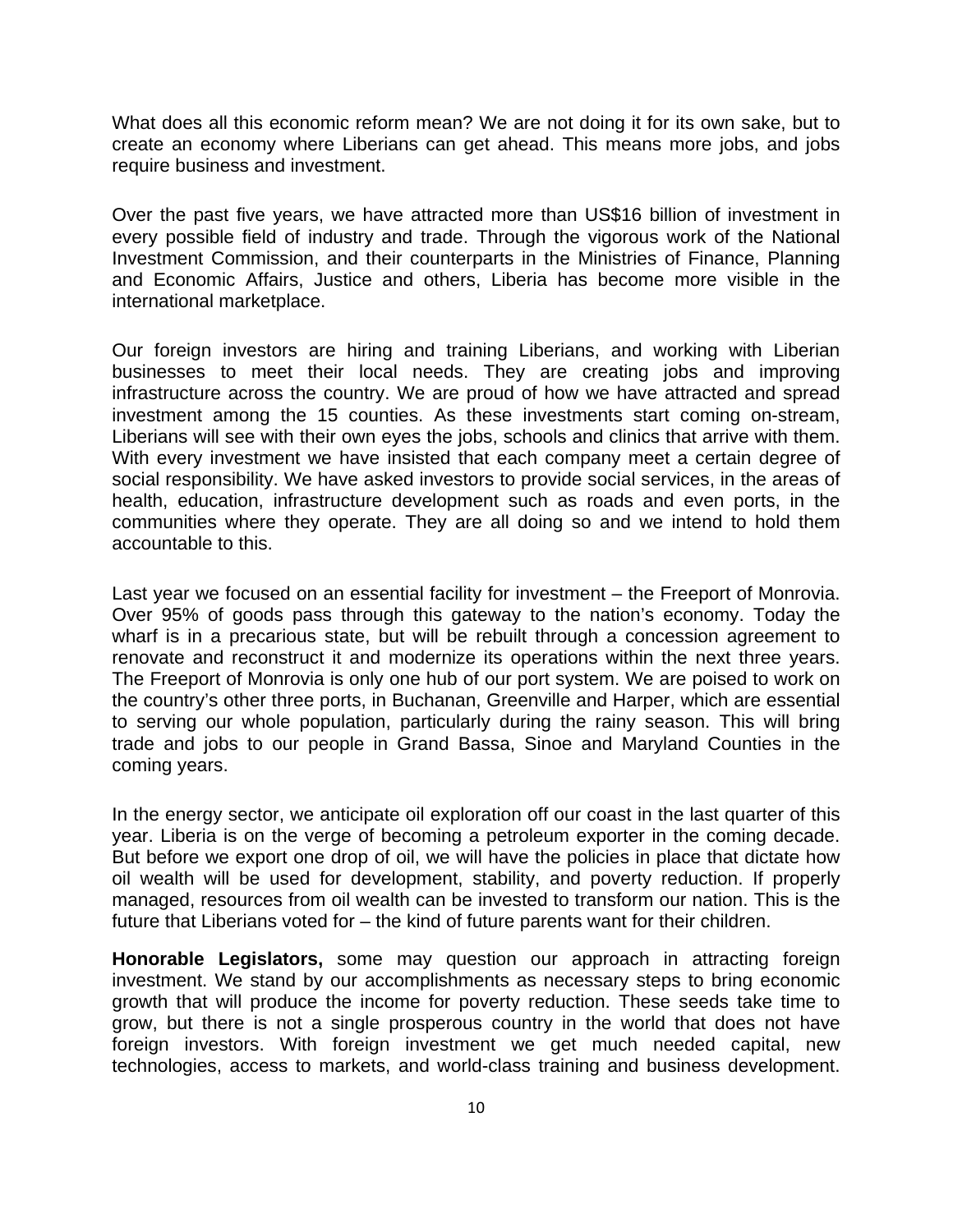We can now shift our policy and our effort to the promotion and development of Liberian enterprises that will create jobs and constitute the middle class, and small farmers that will benefit through outreach and procurement programs of the concessionaires.

Our plans for the future are all focused on these aims. First, we want to transfer the bulk of employment to the private sector, moving away from our present condition where government is the largest employer. Our second goal is to graduate to industrialization so that we begin to manufacture finished goods and add value to our own products instead of simply exporting raw materials.

Some Liberian entrepreneurs are already on the forefront, taking advantage of this new environment and incentives. We want to cite Mr. Chid Liberty, who will make the first export under the U.S. facility, the Africa Growth and Opportunity Act (AGOA) which allows African producers to export products to U.S. markets. We also have Mrs. Josephine Francis, who is engaged in diverse economic activities such as the production of water, bricks and seed multiplication. I believe that both Mr. Liberty and Mrs. Francis are with us today. These are the examples of the potential of Liberian entrepreneurship.

To tap into that potential, our people have to attain the education and skills that investors will need. We will therefore expand the network of vocational training institutes around the country, especially in places where concessions are operating. In the very near future, the Monrovia Vocational Technical Center will be reconstructed and expanded. The Booker Washington Institute is also being renovated and equipped to provide better skills training opportunities for our unemployed youth.

As a first step in our plans for decentralization, you may recall that in 2006, working together for the first time in our history, we allocated budget resources directly to the counties and established the County Development Fund. Under a conceptually sound policy, development priorities would be determined by the people themselves through their selected local representatives. Since this policy was implemented, over US\$15 million has been allocated to the 15 counties. This has provided funds for roads, schools, power, public buildings, clinics, scholarships and other activities.

As you know, we have had some major violations in the way the funds have been managed, sometimes out of ignorance of procurement laws, sometimes from plain fraudulent practices. We are now taking corrective measures. We have also changed the procedures so that now all construction work under the County Development Funds will have to be undertaken by an external autonomous agency under a contractual arrangement with the Ministry of Internal Affairs. This will be short-lived as we develop the local capacity in our local government offices to enable them to discharge this function with efficiency and effectiveness and integrity.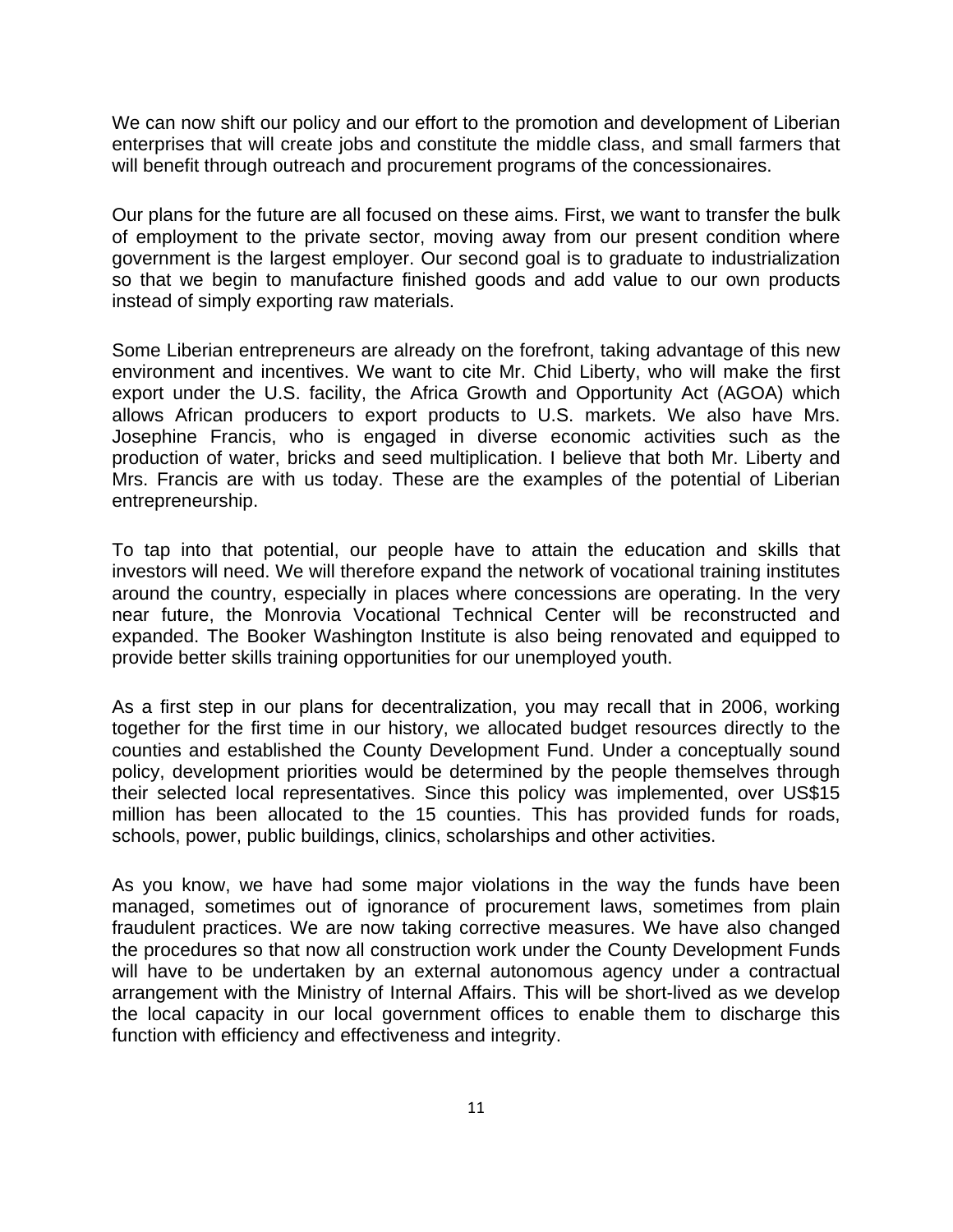#### *EMPLOYMENT*

**Honorable Legislators:** The outlook of the job market has evolved considerably since 1991 when the then Bureau of Statistics released a report indicating that unemployment was 85%. 1991. Back then, government had collapsed and all productive economic activity had ceased. We know that those numbers no longer reflect current realities. Today the Government is fully functional and staffed throughout the country. Businesses have started to operate and have hired a great number of people. Small businesses, the real engine for economic growth, are operating everywhere. Many Liberians have returned to their lands to work on their farms. The ongoing review of employment data will soon provide us with the correct information.

Jobs are the central part of our development policy. However, jobs are best created from small businesses. This is the core of our economy for the development of a strong middle class. This is why I have given the National Investment Commission, and its new leadership, a new mandate: to focus their attention and activities on the domestic private sector. We will start implementing a National Private Sector Development Strategy.

We will help Liberian businesses not just by what we do, but also by what we don't do. The regulatory system we inherited in 2006 was one of the most cumbersome in the world, filled with red tape. We have worked to cut out that red tape, in 2009 earning the position as one of the top reformers in the world according to the World Bank. The new Liberia Business Registry Office in Monrovia, along with two satellite offices in Buchanan and Ganta, will open next month. The time it takes to register a business in Liberia is now 10 days, down from 99. When automation is concluded, this process will be completed in 48 hours.

Working with the Central Bank, we have continued to engage with commercial banks to reduce loan interest rates and extend the maturity of loans to domestic enterprises. The Central Bank has made available a US\$5 million facility to the commercial banks for this purpose. We will continue to work with commercial banks to improve the lending atmosphere.

Seven major microfinance institutions (MFIs), up from two in 2006, are operating in the country, with a large increase in the number of clients from under 8,200 to 51,489. This is a development strategy with a positive social impact. Repayment rates of over 90% suggest that it is our poor people, our working people, who respect their obligations. We hope to expand this success to commercial lending.

One beneficiary who has an excellent credit record, having successfully paid off her first loan in record time, and qualified for a second loan, double the amount of the first, is with us today, Celestine Setoe – the famous R.L.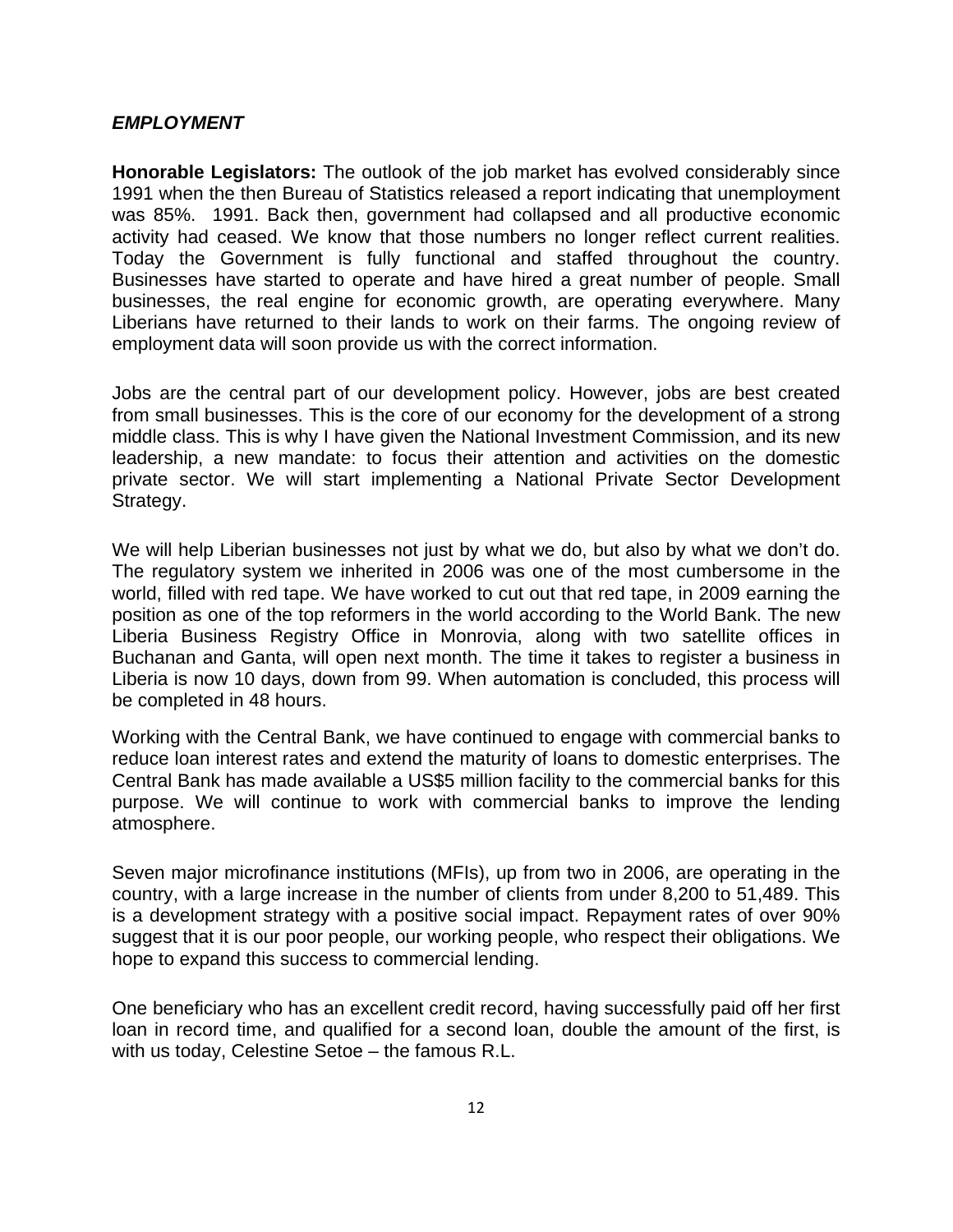#### **Keeping the Promise for Quality of Life**

**Honorable Legislators**, the ultimate goal of our development strategy is to improve the quality of life of our people: to reduce the level of poverty and enhance living standards. I am talking about action, action to restore roads, bridges, electricity, water, public buildings, schools, hospitals, and clinics – much of which had been destroyed during the conflict. We have done a lot, but there is still a lot to do.

We focused immediately on the main roads and the streets of our Capital City. Visitors and citizens returning to Liberia after a five-year absence marvel at the ease to get from Robertsfield to Monrovia, or to drive down the streets in central Monrovia. We have done or concluded arrangements for constructing all major primary roads and a large number of secondary roads. The ongoing Cotton Tree to Buchanan road is of a grade equal to any in Africa. Bridges are under construction throughout the country, including the replacement of the collapsed Vai Town Bridge, which will be completed next year. Although the cost is very high, given our weather conditions, the follow-up agenda for the next three years is to ensure that all primary roads – Red Light to Ganta, Gbarnga to Foya, Ganta to Fish Town, Buchanan to Greenville, Fish Town to Harper, and Pleebo to Barclayville – will all be fully paved.

In the area of health, the Telewoyan Hospital in Voinjama, the Jackson Fiah Doe Referral Hospital in Tappita, and the Japanese-Liberia Friendship Maternity Ward boast of some of the most advanced medical equipment, while the JFK Medical Center is fast approaching pre-war status in terms of service quality and referral facility. The A.M. Dogliotti Medical School, in Congo Town, is moving into renovated and expanded facilities. Construction will soon begin on the 50-bed Fish Town Hospital in River Gee County. It will be a big boost for the southeast. Although we have doubled health facilities in the country, there are still too many of our citizens who lack access to basic health care. We are also keenly aware that despite the progress, there are too many child and maternal mortalities. This is the agenda for the next few years. As we expand coverage, we have also included mental health in our basic package of health services and developed a mental health policy and plan.

Education has been and remains the highest priority on my personal agenda. I always say that my greatest joy is to see children toting their book bags and heading for school. While we work with the Ministry to reform our educational system, we must continue to provide a safe and healthy learning environment, including adequate furnishing and instructional material for all schoolchildren. Since 2006, we built over 220 schools. That's close to one school a week! With each new student in school, we get closer to a point where the hopes and dreams of our children can be turned into reality. With 1.2 million students in pre-primary and primary schools, we now have to expand our secondary school system to accommodate such a large student population as they move through elementary to high school and then to college.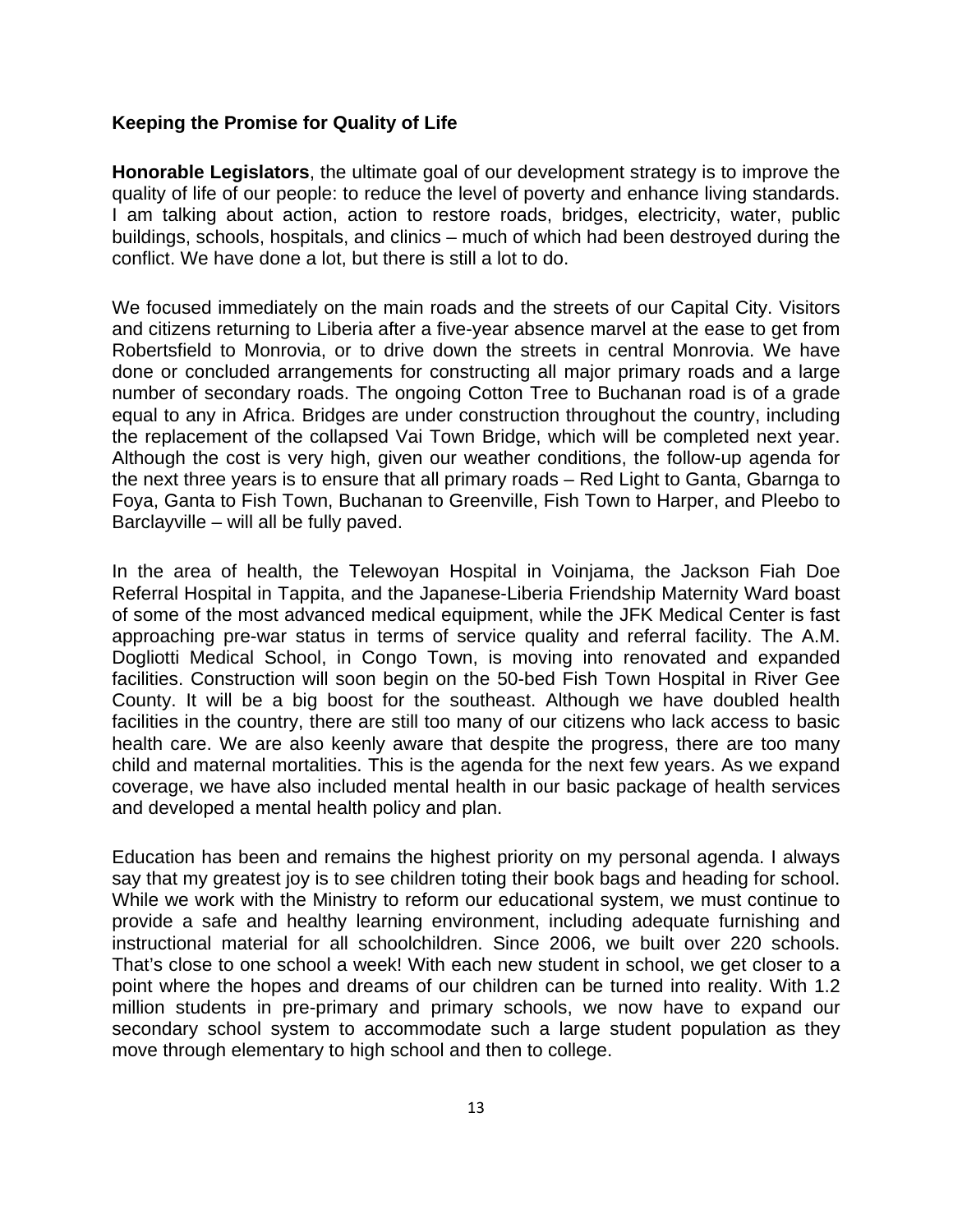We are also delighted that last year the Peace Corps resumed operations in Liberia, after a 20-year absence.

In restoring basic services, we brought light, water and waste disposal to Monrovia for the first time in decades. This was not an easy task because of the decaying state of the networks. Today many in Monrovia and other cities are served by electricity and pipeborne water. There are at least eight projects underway to restore or expand electricity capacity throughout the country. Work is commencing this month on the Cross Border West African Power Pool (WAPP) Project. When completed, the project will supply power to the 18 Liberian towns in Maryland, Grand Gedeh, and Nimba Counties. In taking the country into the  $21<sup>st</sup>$  century we are also acting to improve access to the Internet. Within the next 18 months, an undersea Africa Coast to Europe (ACE) internet cable will land in Liberia, making Internet access easier, faster and cheaper.

When additional generation comes on-stream this April, thousands more citizens and businesses in the Greater Monrovia area will have access to electricity. But we recognize that the real solution to our power problem is the reconstruction and the expansion of our hydro facility. I am therefore pleased to announce that as a result on my official visit to Brazil last year, we have been able to attract their leading companies to Liberia. Therefore, we are nearing conclusion of negotiations with Vale, the Brazilian mining company, to reconstruct our original hydro facility at Mount Coffee. We are also in dialogue with partners to have the facility expanded by creating upstream storage on the Via River to realize the full potential of the St. Paul River Basin.

In the area of low- to middle-income housing, we will continue to expand the services of the National Housing Authority (NHA) to provide affordable houses for our people. As a model, the Housing Authority, in collaboration with the National Social Security & Welfare Corporation (NASSCORP), has already commenced construction, on a pilot basis, of a 58-unit low-income housing estate project in Brewerville.

We can all be proud that we have given full property rights to 1,289 families in the Stephen Tolbert, E. Jonathan Goodridge, and New Georgia housing estates, thereby relieving those families of the burden of rent they have had to pay for over thirty years. This process will continue until all eligible families obtain deeds to their properties.

By May this year, over 700,000 residents of Monrovia will receive 24-hour pipe-borne water. We have completed 92% of the distribution network in the capital. By the beginning of April, we will start rehabilitation of water and sanitation facilities in Sanniquellie, Robertsport and Voinjama. We will also expand existing water and sanitation facilities in Buchanan, Kakata and Zwedru.

Mass transport is a major issue, especially in Monrovia. We have instituted a vibrant public bus transport system, with established routes, affordable fares and regular schedules. Last year, we received 25 new buses from the Government of India and we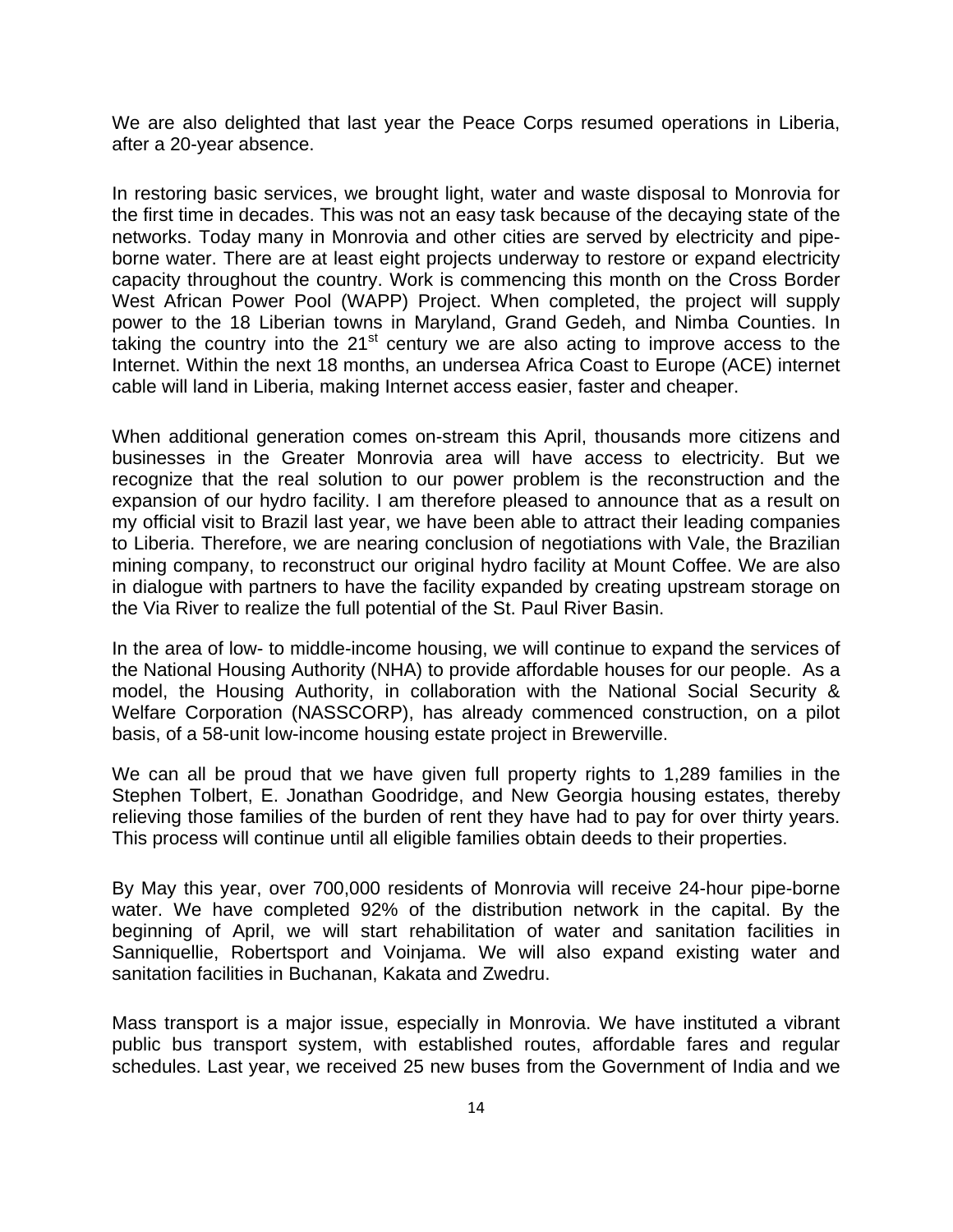also purchased an additional eight buses. We granted students a three-month reprieve from bus fares as long as they were dressed in their uniforms. Bus service has now been extended to Gbarnga and to Buchanan. Citizens wept with joy when the first bus rolled in. The people at Bo Waterside will soon experience similar joy. As the road network progresses, public transport service will extend to all parts of the country.

We are not just transforming domestic travel. Two decades ago, the last Pan Am flight flew direct out of RIA, then an international hub which used to bring money and jobs to Liberians. A year ago, I stood in this Chamber and promised that in 2010 we would see the resumption of direct services between the United States and Liberia. We kept that promise, and I am delighted to announce that Delta Air Lines, barely five months after restarting direct flights last September, will add a second flight effective February 2. Other airlines have expressed interest in commencing services to Monrovia this year. But we won't stop there. We will start the process to develop RIA to international standards within the next two years.

We know, many Liberians with expertise and capital to invest live in the United States, Europe, and other parts of Africa, and it is the policy of this Government to cultivate a strong relationship with them. We have come a long way in reaching out to our Diaspora. We are proud of our record, and plan to roll out a full-fledged Diaspora engagement program and formulate a National Liberian Diaspora Policy, which would be unprecedented in Africa.

Last year, we established the Liberia Maritime Authority, ensuring that we are on our way to becoming a maritime nation. The Authority is expanding its scope and has increased its financial support to the national budget. The Liberia Maritime Training Institute, in Schiefflin, has now commenced operation after a 30-year closure. We are pleased that the Freeport of Monrovia, with support of the Liberia Maritime Authority, attained ISPS compliance, achieving that which had eluded us for over five years.

The Ministry of Commerce has continued to be vigilant in the monitoring of prices in the society and in effecting embargoes on sub-standard and unacceptable commodities for sale to the public. They have intervened to stabilize and reduce the price of strategic commodities like rice and cement. The price of cement has dropped from US\$17 a bag to US\$8, and rice is now selling at a stable US\$35 a bag or lower.

Food security is a primary aspect of any social development. Today, farmers' cooperatives, largely women, in Nimba and Lofa Counties, sell rice to the World Food Programme (WFP) to sustain the school-feeding program. There has been similar success with cassava output, almost doubling in two years.

In 2009, a small community on Duport Road organized themselves into a cooperative. The group, Community of Hope, identified agriculture as a prime area of focus and asked the Ministry of Agriculture (MOA) for assistance. The Ministry provided training and they started production of rice and vegetables. Today they have produced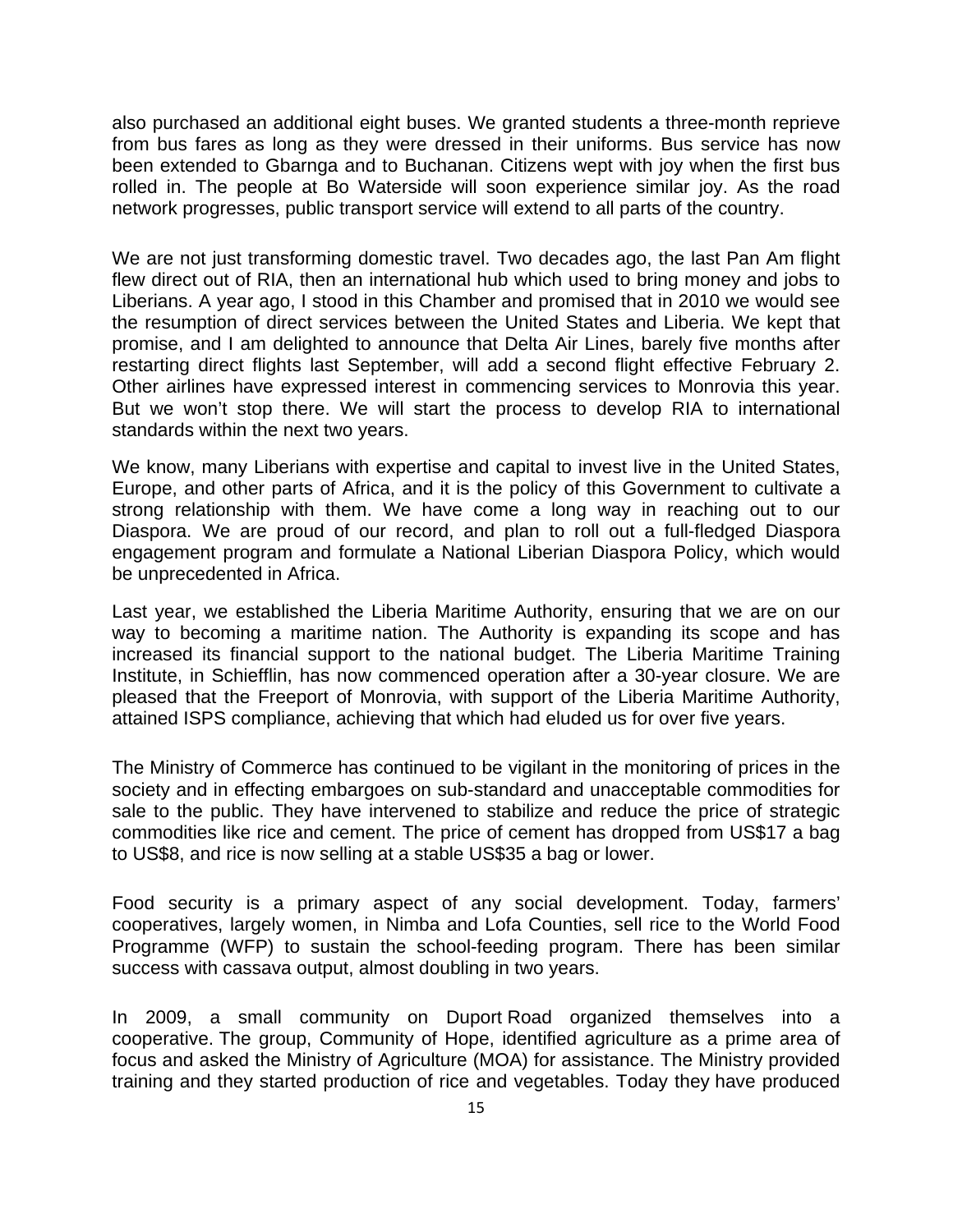13,558 pounds of certified seeds which the Ministry bought for the national seed program. Other farmers' groups in Mt. Barclay and Johnsonville also received training and are producing certified seeds for the Agriculture Ministry. Members of those groups are here with us today.

The Ministry of Agriculture proudly announced a major scientific breakthrough in seed rice production in that for the first time in our history we have produced foundation seed, called WITA-4. As a result of this, there will ten metric tons of foundation seeds for multiplication this year. With this breakthrough, Liberia will no longer be dependent on importation of expensive foundation rice seeds.

We can all benefit from the opportunity of the vast lands and great rainfall with which our country has been blessed. Let us help our communities in the counties to turn the bush land into farmlands. Let us go out on weekends, find a small plot and grow something – rice, vegetables or other crops. I, myself have started a farm in my ancestral village and a little farm in my home yard. I have brought four bags of rice from my last year's second harvest to share with the Vice President, the Speaker, the Senate Pro-Tempore and the Chief Justice. Hopefully, next year, after your agricultural break, we will all be exchanging produce as gifts.

To do farming, we need land, and it is this issue that has been the source of many disputes among our people. Now that the Land Commission is functioning, we expect to tackle and resolve land disputes across the country. Until then, we will order that all boundaries return to those set under the Tubman Administration.

**Fellow Liberians** I have talked about how far we have come, but have yet to talk about the one group that represents our future – our youth – two-thirds of our population. We are keenly aware that no matter how much progress we make in all the areas of infrastructure, we will not achieve our national goals until we have enabled our youth to become the leaders of the future. This is why we are stressing vocational training for those who have no skills, so as to return to them their dignity through employment. This is also why we are instituting strict regulations to change bad habits – drinking and indecent behavior during entertainment. This is why we passed the Rape Law to protect young girls – a Rape Law that needs much more effective enforcement. And this is why we need the legislation on the Children Protection Bill to be passed and the Africa Youth Charter ratified.

### **Keeping the Promise for Governance and the Rule of Law**

### *CIVIL LIBERTIES*

We tried to keep the promise for governance and the rule of law. **Mr. Vice President, Honorable Speaker, Mr. President Pro-Tempore, Honorable Members of the Legislature:** I strongly believe that the most essential ingredient of democracy is the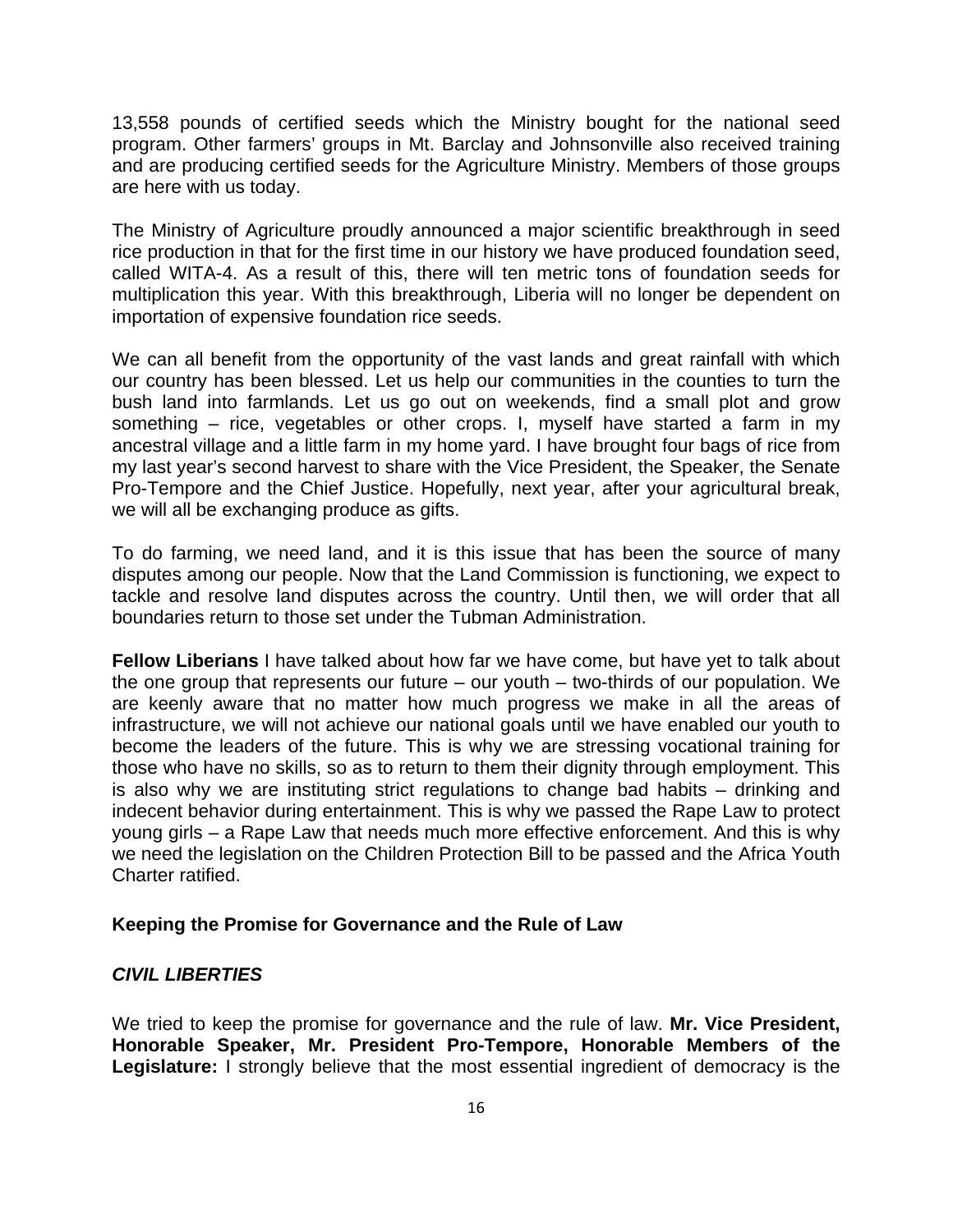total freedom of speech with the attendant political right that gives rise to a vibrant and thriving society. If we have learned anything during our years of advocacy and political opposition, it is certainly how precious freedom of speech can be. This Administration has never attempted and will never be part of any effort to curtail the freedom of expression.

It was in recognition of the freedom and the open society that we have promoted since coming to power, that 200 journalists from across Africa, at the African Editors Forum held in Bamako, in October, awarded me the "Friend of the Media Award," the first to be awarded a sitting President.

We are glad, Mr. Chief Justice, that the saga on the weekend has been successfully resolved, allowing us to continue to enjoy the distinction of having no journalists or politicians in jail.

### *INTEGRITY*

**Honorable Legislators, my Fellow Liberians:** Decades of deprivation, indiscipline and bad governance have taken its toll on the morals and value system of some of our people. This has led to widespread corrupt practices at every level in our society. This is a national moral issue.

Our approach to tackling corruption has been to adopt a systemic approach. We increased salaries so that government employees would not be so vulnerable. We have put processes under procurement and financial management laws that require transparency and accountability to reduce discretion and abuse on the part of public officials.

We established an Anti-Corruption Commission, which has to date investigated 8 out of a docket of 50 cases, completing 4 which have been sent to the Ministry of Justice for prosecution. We passed the Public Procurement and Concessions Commission Act into law to bring control to government procurement and awarding of concessions. We are the first country to become fully compliant with the Extractive Industries Transparency Initiative (LEITI), which ensures that every payment made by natural resource firms to our Government get published publicly.

We submitted a Whistleblower Act to the Legislature and issued an Executive Order in the interim to protect people of conscience who want to report corruption.

For our part as a government, the first stage in fighting corruption was to expose and uncover it. To do so, we needed a strong and independent audit mechanism. This is why, while serving as Chairman of the Governance Reform Commission in the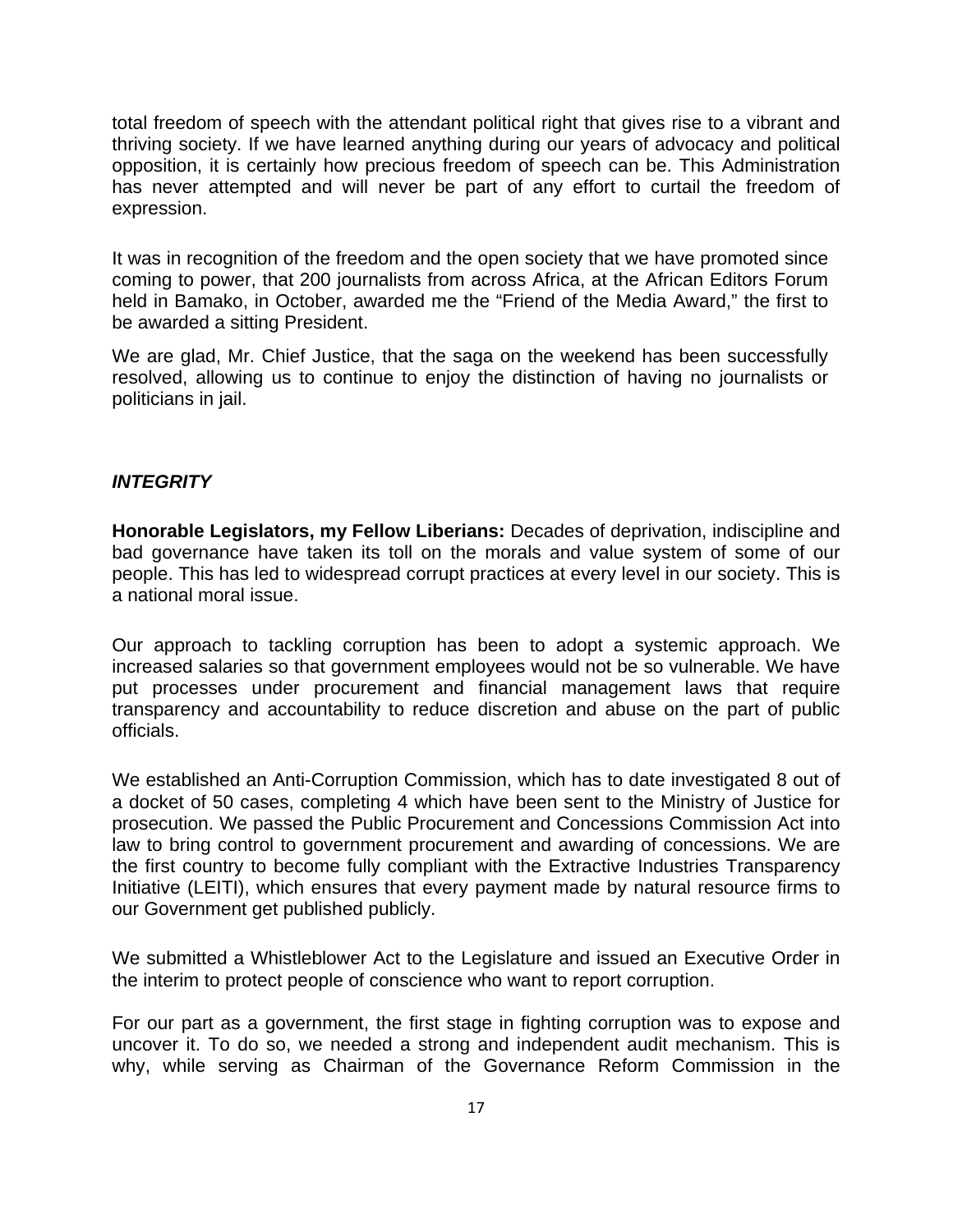Transitional Government, I personally prepared the Act that made the General Auditing Commission (GAC) an independent institution, operating without fear from the powers that be. This led to the creation and the activation of the General Auditing Commission, which has been unwavering in its commitment and dedication to the fulfillment of its mandate.

As a result of 44 audits conducted by the GAC, or investigation by other concerned institutions, 21 persons from the Executive have been suspended or dismissed. The justice process has been ineffective and slow. Nevertheless, the Ministry of Justice has taken three high-profile corruption cases before the courts, won 1, lost 1, and the third case ended in a hung jury. Because of the progress that Liberia has made, we moved 41 places, from 138 in 2008 to 97<sup>th</sup> place in 2009, on the Global Corruption Index, and more recently moved 10 places, from 97 to 87, on the Transparency International Index.

We take pride in the structural reforms we instituted to address corruption, and must now move to the next phase: prosecution. Here the challenge is enormous and has to do with a judiciary that has been dysfunctional for so long that it will take tremendous reforms to make it work. We therefore plan to devote great energy to judicial reform, a review of our jury system, as well as the prosecutorial capacities of the Liberian Anti-Corruption Commission.

Although we will never return to the days where the Executive dictates to the Judiciary, we will need to collaborate with the Supreme Court to make our judges more conscious of their ethical, moral and professional duties. The Ministry of Justice has been aggressive and effective in working with the Judiciary. We thank all the members of the Supreme Court for the cooperation we have been given as we try to improve the quality of our Judiciary.

Liberia became the first country in West Africa to pass a Freedom of Information Act. This instrument is an essential aspect of the fight against corruption, and we want our people to take advantage of this right. This is an important legal tool for the press, especially in obtaining information that would serve the public interest. We are doing all this to create a state of complete transparency, where the people of this country will take ownership of their government and where government serves the people.

But I say to everyone, the solution to corruption cannot be left to the government alone. Newspapers, radios, churches, mosques, civil society organizations, private citizens, families and individuals must all play a leading role to stop this blight. It must become a national project in which everybody has a role to play.

# *CÔTE D'IVOIRE*

**Honorable Legislators**, we have consulted with you on the biggest challenge regarding the conflict in our sisterly Mano River Union country, Côte d'Ivoire. The political impasse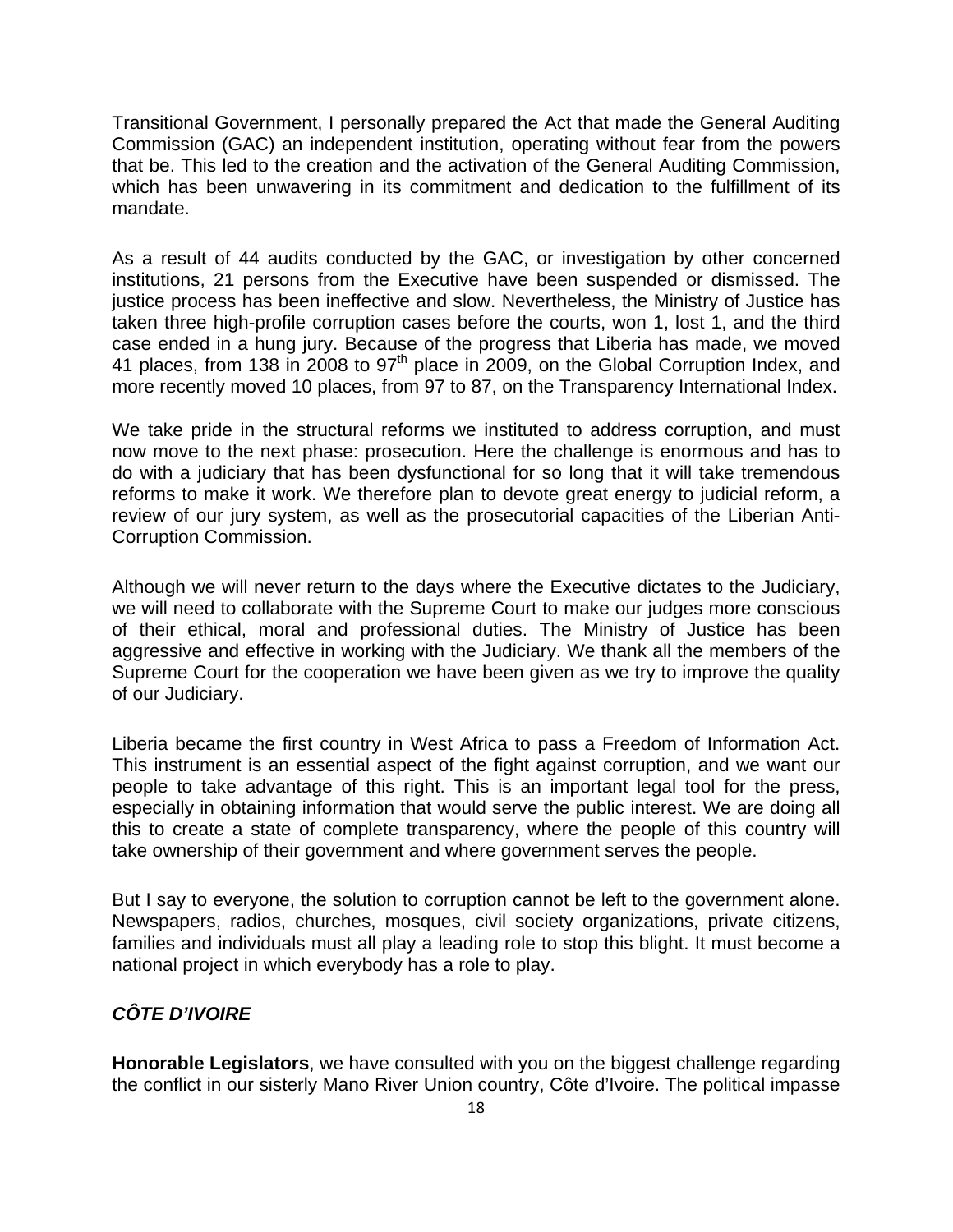continues despite efforts by the African Union, ECOWAS and the international community to find a peaceful resolution. Liberia remains the most vulnerable, as evidenced by the more than 32,000 persons that have already crossed into our borders for protection as refugees. They have taken refuge in 23 villages scattered along the border. These villages are now overcrowded. Our citizens have been sharing their rice and other produce recently harvested, but they are overwhelmed. So camps are being built to hold the many thousands of our Ivorian brothers and sisters.

I want to reassure the Liberian people that we will not let this sad situation threaten our peace. We will work with regional and international partners to find a solution. We say a big thank you to our bilateral and international partners, including the United States and Libya, the World Food Programme, the UN High Commissioner for Refugees and the Norwegian Refugee Council, that are providing critical humanitarian assistance to our Ivorian brothers and sisters in distress.

We also say a big thank you to the Liberians in the east of the country – in Nimba and Grand Gedeh – who are showing kind hospitality to our Ivorian brothers and sisters. You are showing Liberia in the best light.

#### **The Future: Liberia Rising**

**Mr. Vice President, Mr. Speaker, Mr. President Pro-Tempore, Honorable Members of the Legislature, Fellow Citizens:** I have outlined the progress we have made in the last five years. I have contrasted this Administration's performance with our national experience over the last thirty years. I have done so in recognition of this historic moment in Liberia's history. This year, 2011, is the long-anticipated election year, a crucial period for our democracy. As a people, we will declare which direction we want to travel. I have done my best to highlight past shortcomings and the lessons we have learned. But the future of this country is one that we will collectively decide.

That choice rests with us, Liberians. We have done a lot, we have a lot do, but we also have a lot to lose. We are at a crossroads in our country's history: we only have to look across the border to know we could go backwards as easily as we could go forward. But I want to set out what's possible for us to achieve together over the next decade and beyond, if we stay on course.

In ten years, we can double the size of our economy. If we continue investing in agriculture, nurturing small businesses and developing light industry, we can transform our economy and create thousands of jobs in the process. But this is only the beginning. As our country develops and grows, within two decades we can be a middle-income economy engaged in production, processing and marketing for domestic consumption and for export, and to have attained food security, enabling us to export surplus. We can become the economic hub of the region.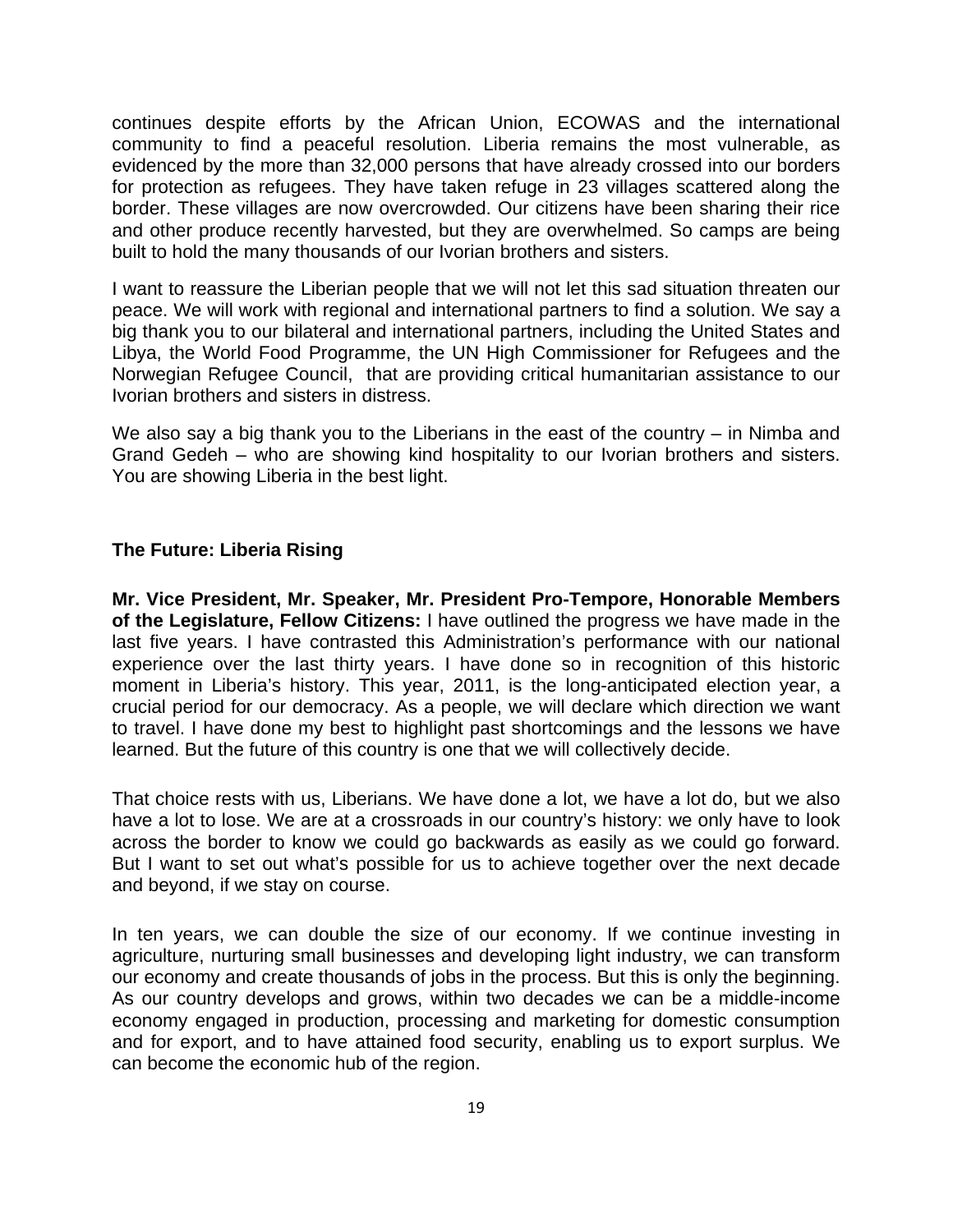With a stronger economy will come jobs. Liberia is a very young country, with two-thirds of our population aged 25 or under. This is a huge national advantage. We can transform our young population into a skilled, educated and vibrant labor force. The young people of today can be our strongest asset tomorrow – doctors, lawyers and engineers as well as electricians, secretaries and mechanics. Investors seeking higher returns will be drawn to countries with a growing labor force. By improving the quantity and quality of our schools, we are poised to reap the benefits at a time when Africa will be a magnet for investment.

Education is essential to our progress. Within a decade, all of our children will be reading and writing. It is not beyond our grasp to have every child in school and every young person who may have been denied an education with skills with which they can earn a living and contribute to the country's future. But to do so we will need a stronger education system, better trained and higher paid teachers, a wide variety of vocational, multilateral and specialist schools, and more books and other resources for those schools. Girls' education must remain a special priority to ensure all Liberians receive the benefit of these changes.

In the next decade, we can have all our major cities connected by paved roads and a network of all-weather secondary and feeder roads with adequate drainage across the country. Farmers in Lofa, Nimba, and River Cess will be selling their produce in Monrovia. Further ahead, it is not beyond our grasp to have bus systems linking our cities as well as cities in neighboring Sierra Leone, Guinea and Côte d'Ivoire, under our regional cooperation and integration goals. We can have our domestic airports functioning, and we can make sure that we transport people not only by roads but also by our waterways. Liberians will be able to travel the length and breadth of the country in hours, not days.

In the next decade, we should expect power to be supplied to all our major cities and for them to be visible from the night sky. We will also talk about harnessing the St. Paul River that will generate 1,000 megawatts in the process and, along the way, develop mini-hydros on the St. John, Cestos, and Grand Cess Rivers, bringing power to towns and villages. Beyond that, we want to bring electricity to every single town and village across the country, so that every child will be able to do their homework and health clinics will be able to provide services day and night.

In the near future, over 1.3 million of our citizens residing in all the county capitals and major cities will have access to safe drinking water. Children growing up in Barclayville, Bopolu, Fish Town and Cestos City will have the opportunity to turn on the faucet and get water. Beyond that, every major city will have a health center fully capable of providing primary and secondary health care, and every town and village will be within reach of a major health center. We hope to cut the number of mothers and children dying in childbirth to rates comparable to other middle-income countries. We will have reduced the incidence of HIV/AIDS to OECD levels. Life expectancy at birth, we hope,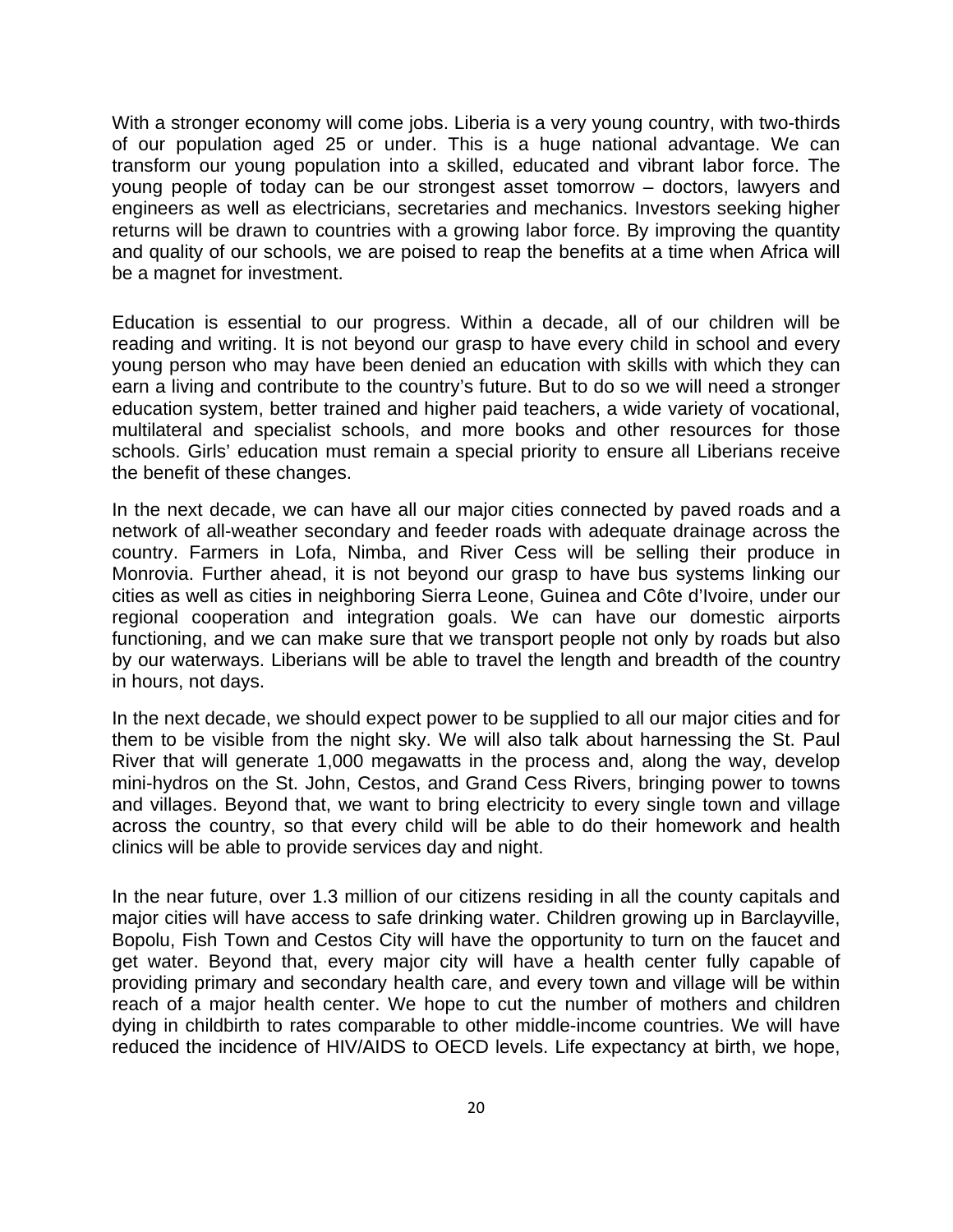will be 69 years or higher, so that everyone will be able to see their children grow, their grandchildren grow, and maybe even their great grandchildren, if they are so blessed.

We hope to reach a stage where our security services will be fully trained and equipped to handle any security threat, internal or external. We will no longer be dependent on others for our national security, and we can say goodbye to UNMIL. Our army will be able to move men and equipment around the country by roads, sea or air. Our police will be using forensic evidence-gathering in crime scene investigations. Our Coast Guard will have appropriate watercraft to patrol and protect our maritime borders.

But as a country, we must not simply have a short- and medium-term vision. We are developing a successor to the PRS to take our country beyond the next ten years into the future. This plan, Liberia Rising 2030, worked on by the Governance Commission under Dr. Sawyer, and our Ministry of Planning and Economic Affairs, will be a result of nationwide consultation, just like we did with the PRS. It will go back to the historical and cultural ties that hold us together as a people. We will deal with the issues concerning our national identity and mindset: "Who are we?" "What does it mean to be Liberian?" I believe this process will confirm what we already know: that Liberians are a kind, open and generous people.

The successor regime to the PRS will not only address historical and cultural issues, it will have an economic component. This document will guide us as we move from dependency to self-sufficiency, from poverty to prosperity, from a low-income country to a middle-income country by the year 2030.

But most importantly, we will heal the wounds of our nation and be one people, united in a common cause.

**My Fellow Liberians**, as a country, we may have been through hell. We may have endured a long and terrible fall, yet today we are still standing because we are a resilient people. Through the upheaval and now, in the past seven years of peace, we have learned one hard lesson, one we will never again forget: Our destiny is tied together. We rise and fall as one – one nation, one indivisible people, one common destiny. There is therefore no place in our politics for those who would divide us, for a house divided cannot stand. We have been there before, and there is no turning back.

As a country, we are now on a steady march toward the fulfillment of our national dream. The foundation is in place; now we can build the house. This is the task that motivates me, as I am deeply optimistic about our future. I have said it before, and retain the conviction, that our people and this blessed country are far better than our recent history would indicate. In the last five years, this country has validated my conviction, and our people have vindicated my faith. Like you, Honorable Legislators, I love this country and I love its people. We can be a great nation.